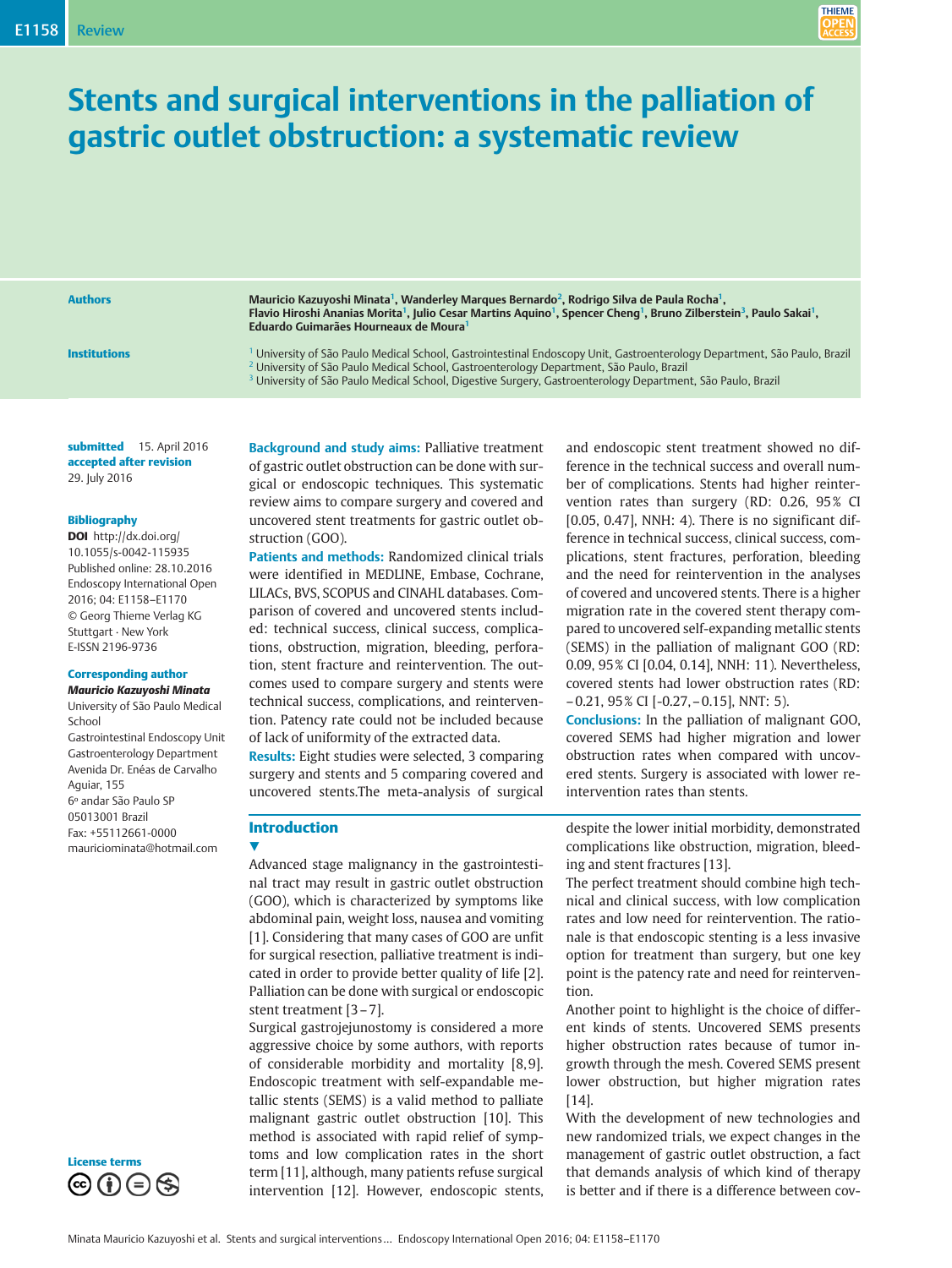

ered and uncovered stents [15–17]. The published systematic reviews with meta-analyses about this subject does not include those new randomized clinical trials and considered analysis with non-randomized trials together [18–24]. Our systematic review aims to compare the outcomes of randomized studies of surgical versus endoscopic stenting and covered versus uncovered stents.

#### **Methods**

V,

Systematic review conducted in accordance with the PRISMA (preferred reporting items for systematic reviews and meta-analyses) recommendations and registered on the PROSPERO international database (CRD42016032939) [25].

#### Eligibility criteria

Inclusion criteria: only complete published randomized clinical trials (RCT) comparing palliative treatment of malignant GOO with surgery and covered and uncovered stent treatment. No restrictions for language or year of publication were applied. Exclusion criteria: abstracts, studies including patients with prior stent or surgical treatment for GOO.

Outcome measures for surgical and stent comparison: number of patients with complications, technical success and reintervention.

Outcome measures for covered and uncovered stents: technical success, clinical success, complications, migration, obstruction, bleeding, perforation, fracture and reintervention.

#### Search and information sources

Studies were identified by searching electronic databases (MED-LINE, Embase, Cochrane, Scopus, LILACS, BVS and CINAHL). The grey literature search included chapters of endoscopy and gastroenterology books, theses and references in the selected articles and in published systematic reviews. Last search was run on October 31, 2015.

Search terms included in the MEDLINE were (gastric outlet obstruction OR gastric outlet obstructions OR duodenal obstruction) AND (endoscopy OR endoscopic OR endoscopic surgical procedure OR endoscopic surgical procedures OR stent OR stents) AND random\*. In the other databases, the same strategy was used with a few modifications. Full search strategy is available in Appendix 1.

#### Study selection and data collection process

Two reviewers performed eligibility assessment and selection of screened records independently in an unblinded, standardized manner. Disagreements were resolved by consensus. In case of duplicated publications, the most complete and recent was selected. The same authors extracted data from selected studies using a standardized form (Supplementary Information Sheet). Disagreements were resolved by consensus.

#### Data items

Information was extracted from each trial on: (1) characteristics of the trials participants and trial's inclusion and exclusion criteria; (2) type of intervention and control groups (results divided into groups, one with surgical and stent comparison, another with covered and uncovered stents); (3) type of outcome measures. Technical success was defined as an adequate and accurate stent positioning in the stricture area or adequate gastrojejunostomy. Clinical success was defined as the clinical relief of obstruction symptoms after intervention. Complications were considered as reported or the sum of all adverse events informed. Perforation and fracture were accounted as reported and were considered absent if not specified. Stents were classified as covered and uncovered. Covered stents included in the studies are not fully covered.

#### Risk of bias in individual studies

Two reviewers analyzed together the quality of the studies with the Jadad scale, in order to certify the adequacy of randomization, concealment of allocation, blinding and follow up report. This score varies from 0 to 5, with scores below 3 indicating poor methodological quality.

#### Summary measures and planned methods of analysis

All statistical calculations were carried out using the computer software programs OpenEpi and RevMan five version 5.3. The meta-analyses were performed with Review Manager 5.3 software (RevMan), which was obtained from Cochrane Informatics & Knowledge Management Department (http://tech.cochrane. org/revman). Dichotomous data was analyzed by computing Risk differences (RD) with a fixed effect model, Mantel-Haenszel test and intention-to-treat analysis (ITT).

We calculated 95% confidence intervals (95% CI), number necessary to treat (NNT) or to harm (NNH) for each outcome and study. Graphical analysis with funnel plot and forest plot were generated. Inconsistency (heterogeneity) was calculated using the Chi-square test (Chi<sup>2</sup>) and the Higgins method ( $I<sup>2</sup>$ ). The advantages of the Higgins method are that it does not depend on the number of studies and it is accompanied by an uncertainty interval. A cut-off point of  $I^2$  < 50% was established as acceptable.

#### Risk of bias across studies

A graphical method was used (forest plots) to evaluate the relation between sample size and effect size for each outcome. Funnel plots were used for evaluate the risk of publication bias across the studies outcomes. The graphical method analysis involved a plot of the trials mean differences and search for asymmetry. Quantification of heterogeneity is another component of the investigation of variability across studies. Considering the clinical implications of the observed degree of inconsistency across studies, the cutoff value of 50% was considered adequate for this meta-analysis. If the heterogeneity of the results of a meta-analysis  $(I^2)$  was over 50%, a sensitivity analysis was executed, excluding the reports located outside the funnel (outliers) and then performed another meta-analysis without the given report. In case of persistent high heterogeneity after this process or if we could not detect outliers, true heterogeneity was presumed and a random model was assumed.

We acknowledge that other factors could produce asymmetry in funnel plots leading to a high heterogeneity (true study heterogeneity), such as differences in the population studied, differences in trial quality or even different techniques studied under the same endoscopic modality (different stents).

#### Additional analyses

For the comparison of stents, a subgroup analysis was generated with the trials that included only patients with gastric cancer.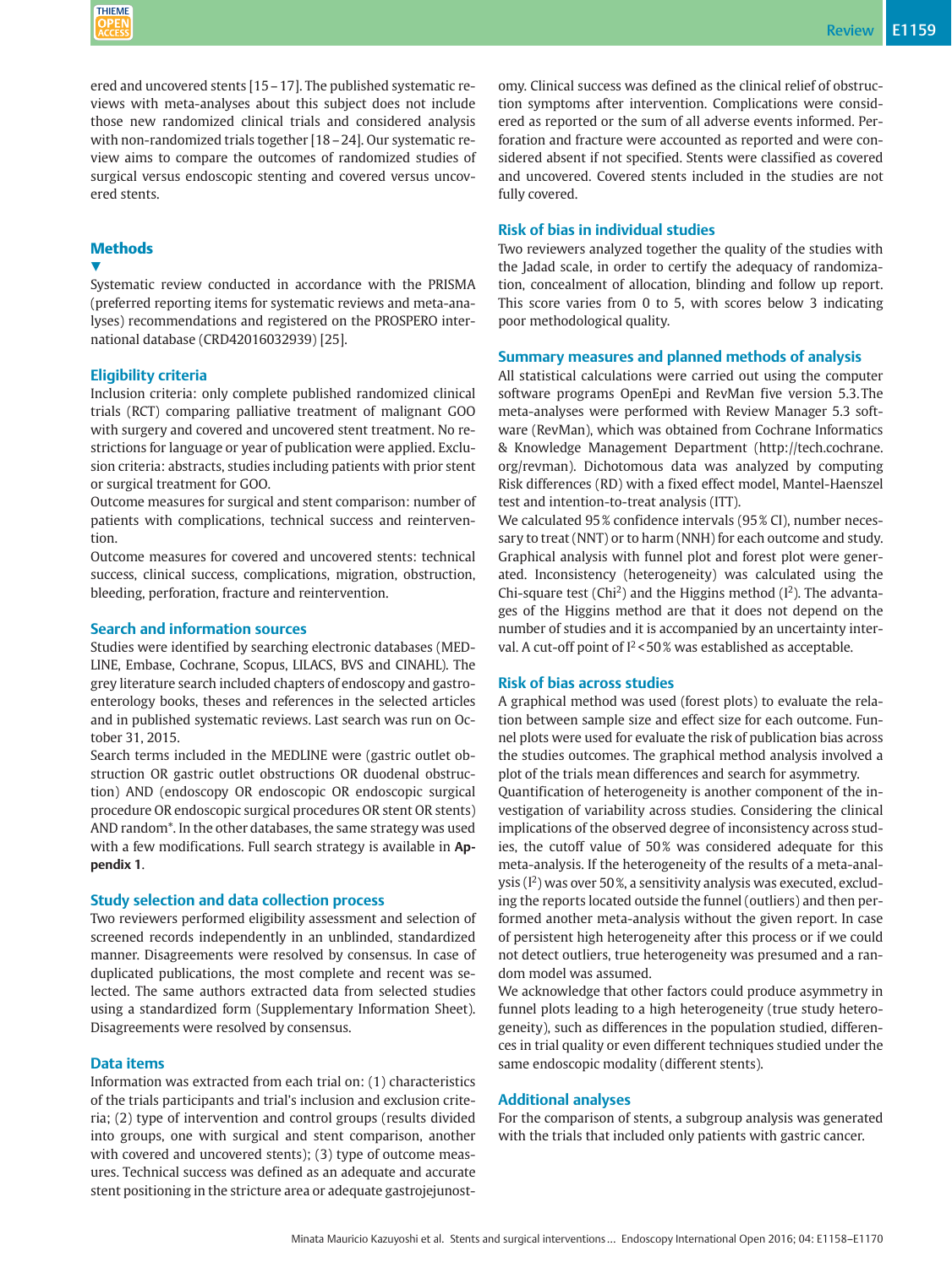

#### **Results**

**.** 

The literature search resulted in 111 records in MEDLINE and 352 in the other databases. Six trials were included in the initial selection of articles on surgery and stents [11, 12, 26–29]. One was excluded because it used randomized and observational samples together [29]. Two studies were duplicated [11, 28]. The most recent and complete were included for meta-analysis. Finally, 5 clinical randomized trials were selected for covered and uncovered SEMS, including 443 patients [15–17, 30, 31]. Three studies



were considered for comparison between surgery and stents, with a total of 84 patients [12, 26, 27]. In the grey literature search, there was no new complementation. The study selection process is illustrated in **O** Fig. 1. Study characteristics, risk of bias and individual results are represented on **O Table 1, O Table 2**, **O** Table 3.

#### Surgical treatment versus stents Technical success

For both groups there is a high success rate, with no significant difference (RD: –0.05, 95 % CI [-0.16, 0.07], I<sup>2</sup>: 0 %) (**© Fig. 2**).

#### **Complications**

For this outcome we noticed high heterogeneity  $(1^2: 85\%)$ . There is one outlier trial [26]. After excluding this study, there is no significant difference (RD: 0.07, 95% CI [-0.17, 0.31], I<sup>2</sup>: 0%)  $($  Fig. 3 $).$ 

#### Reintervention

Results are favorable to the surgery group, with less need for reinterventions (RD: 0.26, 95%CI [0.05, 0.47], I<sup>2</sup>: 0%, NNH: 4)  $(O$  Fig. 4).

#### Covered versus uncovered stents Technical and Clinical Success

High technical success was noticed, with no significant difference between covered and uncovered SEMS (RD: 0.00, 95% CI [-0.04, 0.04],  $I^2$ : 0%). no significant difference was attributed for clinical success (RD: 0.02, 95 % CI [-0.03, 0.07], I<sup>2</sup>: 0 %). Both had high success rates and low heterogeneity. (**O Fig.5** and **O Fig.6**).

|                           | Table 1 Characteristics of selected studies. |                                                                               |                                                                      |                                                                                                                                        |                                                            |                             |
|---------------------------|----------------------------------------------|-------------------------------------------------------------------------------|----------------------------------------------------------------------|----------------------------------------------------------------------------------------------------------------------------------------|------------------------------------------------------------|-----------------------------|
| <b>Study</b>              | <b>Population (N)</b>                        | Intervention (N)                                                              | <b>Comparison (N)</b>                                                | <b>Outcomes</b>                                                                                                                        | <b>Follow up</b>                                           | <b>Centers</b>              |
|                           | <b>Covered and uncovered stents</b>          |                                                                               |                                                                      |                                                                                                                                        |                                                            |                             |
| Shi 2014                  | 65                                           | Tailored covered<br>stents Micro-Tech<br>(33)                                 | Uncovered stents MTN-<br>CG-S-20/100 Micro-Tech<br>(32)              | Technical success, clinical suc-<br>cess, complications, obstruction,<br>migration, bleeding, perforation,<br>fracture, reintervention | Until death                                                | Multicenter<br>(3 centers)  |
| Lim 2014                  | 134                                          | Covered double<br>layered - Niti-S<br>ComVi pyloric<br>Stent (66)             | Uncovered Niti-S pyloric/<br>duodenal D-type stent<br>(68)           | Technical success, clinical suc-<br>cess, complications, obstruction,<br>migration, bleeding, perforation,<br>fracture, reintervention | Unclear                                                    | Multicenter<br>(4 centers)  |
| Kim 2010                  | 80                                           | Covered Niti-S py-<br>loric Stent and Niti-<br>S ComVi pyloric<br>Stents (40) | Uncovered enteral<br>Wallstents and Wallflex<br>duodenal stents (40) | Technical success, clinical suc-<br>cess, complications, obstruction,<br>migration, bleeding, perforation,<br>fracture                 | Unclear                                                    | Single-<br>center           |
| Maetani 2014              | 62                                           | Covered triple<br>layered ComVi<br>stent $(31)$                               | Uncovered Niti-S stent<br>(31)                                       | Technical success, clinical suc-<br>cess, complications, obstruction,<br>migration, bleeding, perforation,<br>fracture                 | Until death                                                | Multicenter<br>(2 centers)  |
| Lee 2015                  | 102                                          | <b>Bonastent WAVE-</b><br>covered SEMS (51)                                   | Bonastent uncovered<br><b>SEMS (51)</b>                              | Technical success, clinical suc-<br>cess, complications, obstruction,<br>migration, bleeding, perforation,<br>fracture, reintervention | Until death or<br>censoring date<br>of 30 november<br>2014 | Multicenter<br>(5 centers)  |
| <b>Surgery and stents</b> |                                              |                                                                               |                                                                      |                                                                                                                                        |                                                            |                             |
| Mehta, 2006               | 27                                           | Uncovered Enteral<br>Wallstent (13)                                           | Laparoscopic GJJ (14)                                                | Technical success, complications                                                                                                       | not clear                                                  | Not de-<br>scribed          |
| Jeurnink,<br>2010         | 39                                           | Uncovered Enteral<br>Wallstent (21)                                           | Open or laparoscopic G  <br>(18)                                     | Technical success, complica-<br>tions, reintervention                                                                                  | Until death                                                | Multicenter<br>(21 centers) |
| Fiori, 2013               | 18                                           | <b>Ultraflex Covered</b><br>Stent (9)                                         | Open GJJ (9)                                                         | Technical success, complica-<br>tions, reintervention                                                                                  | Until death                                                | Single-<br>center           |

GJJ: gastrojejunostomy.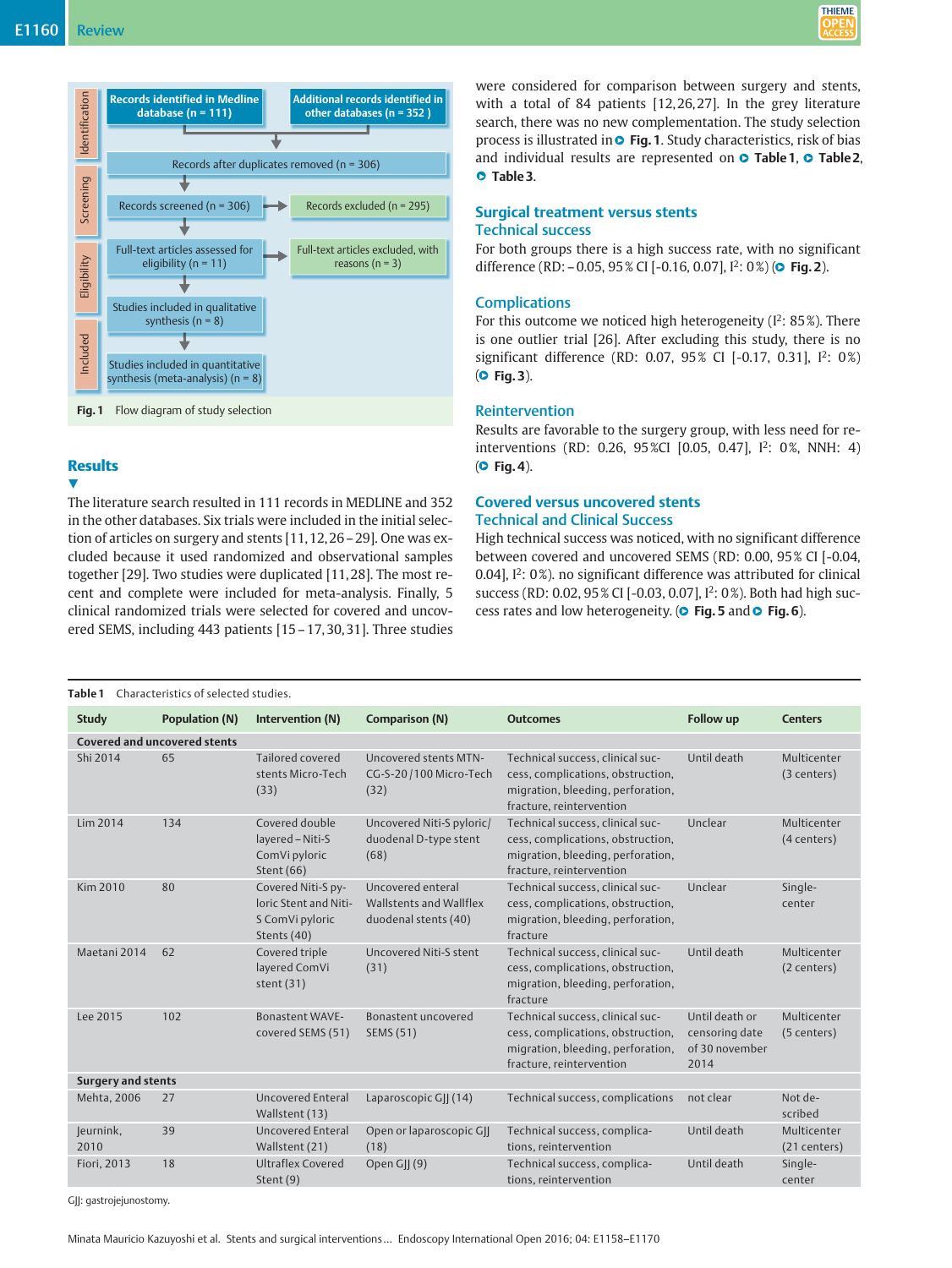|                   | Table 2 Risk of bias and Jadad.                   |                                                                                                                                                                                                                                |                                |                                                                                        |                                   |                                                                |                   |           |                       |                                                                                                |              |
|-------------------|---------------------------------------------------|--------------------------------------------------------------------------------------------------------------------------------------------------------------------------------------------------------------------------------|--------------------------------|----------------------------------------------------------------------------------------|-----------------------------------|----------------------------------------------------------------|-------------------|-----------|-----------------------|------------------------------------------------------------------------------------------------|--------------|
| <b>Study</b>      | Popula-<br>tion (N)                               | Question                                                                                                                                                                                                                       | Randomi-<br>zation             | Alloca-<br>tion                                                                        | <b>Blinding</b>                   | Losses                                                         | <b>Prognostic</b> | ITT       | <b>Sample</b><br>size | <b>Selection</b><br><b>bias</b>                                                                | <b>JADAD</b> |
|                   |                                                   | <b>Covered and uncovered stent studies</b>                                                                                                                                                                                     |                                |                                                                                        |                                   |                                                                |                   |           |                       |                                                                                                |              |
| Shi 2014          | 65 (33<br>covered<br>and $32$<br>uncov-<br>ered)  | To compare the effi-<br>cacy and safety of<br>"outlet-shape" tai-<br>lored stents with<br>standard stents for<br>the management of<br>distal gastric cancer<br>causing GO with<br>varying gastric cav-<br>ity shapes and sizes | Table of<br>random<br>numbers  | Not de-<br>scribed                                                                     | Not de-<br>scribed                | 1 covered<br>$(3,03\%)$<br>and 1 un-<br>covered<br>$(3, 12\%)$ | Homoge-<br>neous  | No        | Yes                   | Only gas-<br>tric can-<br>cer                                                                  | 3            |
| Lim 2014          | 134 (66<br>covered<br>and $68$<br>uncov-<br>ered) | To evaluate out-<br>comes after place-<br>ment of conform-<br>able covered and<br>uncovered self-ex-<br>pandable metallic<br>stents for palliation<br>of malignant GOO                                                         | Computer-<br>qenerated<br>list | Not de-<br>scribed                                                                     | Patient                           | 7 covered<br>$(10,6\%)$<br>and 7 un-<br>covered<br>(10, 29%)   | Homoge-<br>neous  | <b>No</b> | Yes                   | <b>No</b>                                                                                      | 3            |
| Kim 2010          | 80 (40<br>covered<br>and $40$<br>uncov-<br>ered)  | To compare the ef-<br>fectiveness and side<br>effects of covered<br>and uncovered<br>SEMSs for the pallia-<br>tion of malignant<br>pyloric obstruction                                                                         | Computer-<br>qenerated<br>list | Not de-<br>scribed                                                                     | Patient<br>blinded                | 2 uncov-<br>ered (5%)<br>and $5$<br>covered<br>$(12,5\%)$      | Homoge-<br>neous  | No        | Yes                   | only gas-<br>tric can-<br>cer                                                                  | 3            |
| Maetani<br>2014   | 62 (31<br>covered<br>and $31$<br>uncov-<br>ered)  | To compare the effi-<br>cacy and safety of a<br>triple-layered cov-<br>ered versus uncov-<br>ered SEMS                                                                                                                         | sealed en-<br>velops           | Equal ra-<br>tio conse-<br>cutively<br>by using<br>sealed en-<br>velopes               | Blinded<br>in follow<br>up        | $\boldsymbol{0}$                                               | Homoge-<br>neous  | Yes       | Yes                   | <b>No</b>                                                                                      | 3            |
| Lee 2015          | 102(51)<br>covered<br>and $51$<br>uncov-<br>ered) | to evaluate and<br>compare the effica-<br>cy of WAVE covered<br>SEMS with uncov-<br>ered SEMS in GOO                                                                                                                           | Computer-<br>qenerated<br>list | Equal ra-<br>tio, Com-<br>puter-<br>qener-<br>ated, with<br>a block<br>size of<br>four | Patients                          | 1 covered<br>$(1,96\%)$<br>and $4$ un-<br>covered<br>(7,84%)   | Homoge-<br>neous  | Yes       | Yes                   | Only gas-<br>tric can-<br>cer                                                                  | 3            |
|                   | <b>Surgery and Stent Studies</b>                  |                                                                                                                                                                                                                                |                                |                                                                                        |                                   |                                                                |                   |           |                       |                                                                                                |              |
| Mehta,<br>2006    | 27(13)<br>stent<br>and 14<br>surgery)             | To compare laparo-<br>scopic gastrojeju-<br>nostomy with duo-<br>denal stenting                                                                                                                                                | Computer<br>qenerated<br>lists | Not de-<br>scribed                                                                     | Re-<br>searcher                   | 1 stent<br>$(7,69\%)$<br>and<br>1 surgical<br>$(7, 14\%)$      | Homoge-<br>neous  | Yes       | Not<br>men-<br>tioned | No                                                                                             | 3            |
| Jeurnink,<br>2010 | 39(21)<br>stent<br>and 18<br>surgery)             | To compare GJJ and<br>stent placement                                                                                                                                                                                          | Computer<br>generated<br>lists | Not de-<br>scribed                                                                     | Not de-<br>scribed                | $\mathbf 0$                                                    | Homoge-<br>neous  | Yes       | Not<br>men-<br>tioned | <b>No</b>                                                                                      | 3            |
| Fiori,<br>2013    | 18(9<br>stent<br>and 9<br>surgery)                | To compare the<br>endoscopic place-<br>ment of self-ex-<br>pandable stents<br>with open surgical<br>GJJ                                                                                                                        | Random<br>number ta-<br>bles   | Not de-<br>scribed                                                                     | Pa-<br>tients/<br>re-<br>searcher | $\mathbf{0}$                                                   | Homoge-<br>neous  | Yes       | Not<br>men-<br>tioned | Sympto-<br>matic pri-<br>mary ade-<br>nocarci-<br>noma of<br>the antro-<br>pyloric re-<br>gion | 3            |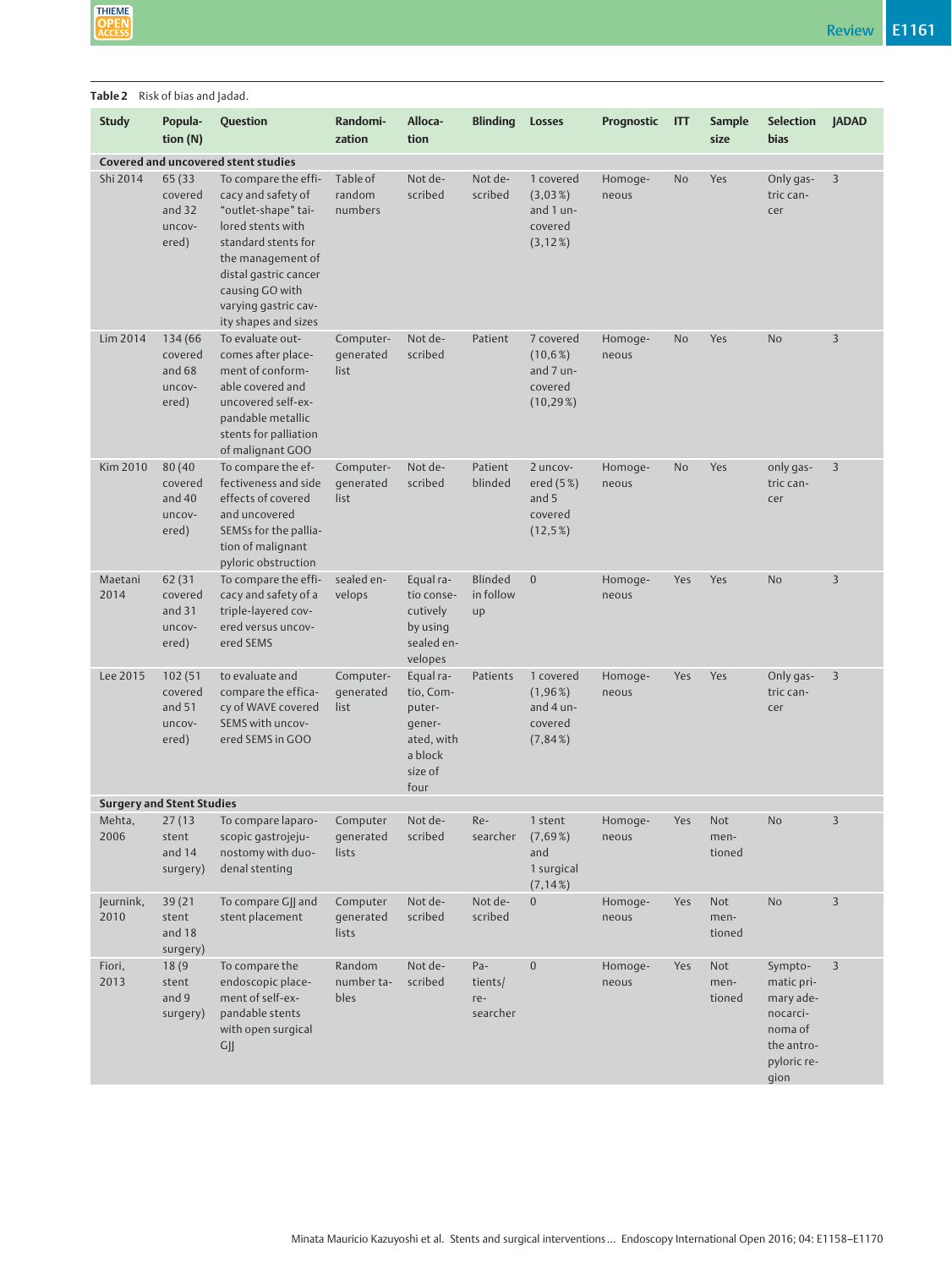

#### Table 3 Results of individual studies.

|                   | Shi 2014       |                | Lim 2014       |              | <b>Kim 2010</b> |              | <b>Maetani 2014</b> |                | Lee 2015       |                |
|-------------------|----------------|----------------|----------------|--------------|-----------------|--------------|---------------------|----------------|----------------|----------------|
|                   | Covered        | Uncovered      | Covered        | Uncovered    | Covered         | Un covered   | Covered             | Uncovered      | Covered        | Uncovered      |
| Total             | 33             | 32             | 66             | 68           | 40              | 40           | 31                  | 31             | 51             | 51             |
| Technical success | 32             | 31             | 59             | 61           | 40              | 40           | 31                  | 31             | 50             | 49             |
| Clinical success  | 31             | 30             | 59             | 60           | 38              | 36           | 27                  | 29             | 49             | 46             |
| Complications     | 28             | 11             | 13             | 13           | 16              | 19           | 6                   | 10             |                | 16             |
| Obstruction       |                |                | $\overline{4}$ | 13           |                 | 16           | $\mathbf{0}$        | 6              | 3              | 14             |
| Migration         | $\overline{2}$ | $\Omega$       | 8              | $\mathbf{0}$ | 10              | 3            | $\overline{2}$      |                | $\overline{4}$ | $\overline{2}$ |
| Bleeding          | 11             | $\overline{2}$ | $\mathbf{0}$   | $\mathbf{0}$ | $\mathbf{0}$    | $\mathbf{0}$ | $\Omega$            |                | $\Omega$       | $\mathbf{0}$   |
| Perforation       | $\Omega$       | $\Omega$       | $\Omega$       | $\mathbf{0}$ |                 | $\Omega$     |                     | $\Omega$       | $\Omega$       | $\mathbf{0}$   |
| Fracture          | $\Omega$       | $\Omega$       |                | $\Omega$     | 3               | $\Omega$     |                     | $\overline{2}$ | $\Omega$       | $\mathbf{0}$   |
| Reintervention    | 3              |                | 13             | 13           | <b>NR</b>       | <b>NR</b>    | <b>NR</b>           | <b>NR</b>      | 10             | 10             |

#### Surgery and stents

|                   | <b>Mehta 2006</b> |           | Jeurnink 2010 |         | <b>Fiori 2013</b> |         |  |
|-------------------|-------------------|-----------|---------------|---------|-------------------|---------|--|
|                   | Stent             | Surgery   | Stent         | Surgery | Stent             | Surgery |  |
| Total             |                   | 14        | 21            | 18      |                   | q       |  |
| Technical success | 10                | 13        | 20            |         |                   | q       |  |
| Complications     |                   | $\Omega$  | 8             |         |                   |         |  |
| Reintervention    | <b>NR</b>         | <b>NR</b> |               |         |                   |         |  |

NR: not reported.

| <b>Study or Subgroup</b>                                                                                                                                           | <b>Stent</b><br>Events Total |               | <b>Surgery</b><br>Events Total |               | Weight                   | <b>Risk Difference</b><br>M-H, Fixed, 95 % Cl                                  |                             | <b>Risk Difference</b><br>M-H, Fixed, 95 % Cl |                        |  |
|--------------------------------------------------------------------------------------------------------------------------------------------------------------------|------------------------------|---------------|--------------------------------|---------------|--------------------------|--------------------------------------------------------------------------------|-----------------------------|-----------------------------------------------|------------------------|--|
| <b>Fiori 2013</b><br>Jeurnink SUSTENT 2010<br><b>Mehta 2006</b>                                                                                                    | 9<br>20<br>10                | 9<br>21<br>13 | 9<br>17<br>13                  | 9<br>18<br>14 | 21.5 %<br>46.3%<br>32.2% | $0.00$ [ $-0.19, 0.19$ ]<br>$0.01$ [- 0.13, 0.15]<br>$-0.16$ [ $-0.43$ , 0.11] |                             |                                               |                        |  |
| <b>Total (95 % Cl)</b><br>Total events<br>Heterogeneity: Chi <sup>2</sup> = 1.53, df = 2 (P = 0.47); $l^2$ = 0 %<br>Test for overall effect: $Z = 0.80$ (P = 0.42) | 39                           | 43            | 39                             | 41            | 100.0%                   | $-0.05$ [ $-0.16, 0.07$ ]                                                      |                             |                                               |                        |  |
|                                                                                                                                                                    |                              |               |                                |               |                          | $-1$                                                                           | $-0.5$<br>Favours [surgery] | $\mathbf{0}$                                  | 0.5<br>Favours [stent] |  |

Fig. 2 Forest plot of technical success of surgery and stents, with fixed effect.

| <b>Study or Subgroup</b>                                               | <b>Stent</b><br>Events Total |    | <b>Surgery</b><br>Events Total |    | Weight | <b>Risk Difference</b><br>M-H, Fixed, 95 % Cl |                  | <b>Risk Difference</b><br>M-H, Fixed, 95 % Cl |  |
|------------------------------------------------------------------------|------------------------------|----|--------------------------------|----|--------|-----------------------------------------------|------------------|-----------------------------------------------|--|
| <b>Fiori 2013</b>                                                      | 6                            | 9  | 6                              | 9  | 31.7%  | $0.00$ [- 0.44, 0.44]                         |                  |                                               |  |
| Jeurnink SUSTENT 2010                                                  | 8                            | 21 | 5                              | 18 | 68.3%  | $0.10$ [- 0.19, 0.40]                         |                  |                                               |  |
| Mehta 2006                                                             | $\Omega$                     | 13 | 8                              | 14 | 0.0 %  | $-0.57$ [ $-0.84$ , $-0.30$ ]                 |                  |                                               |  |
| Total (95 % Cl)                                                        |                              | 30 |                                | 27 | 100.0% | $0.07$ [- 0.17, 0.31]                         |                  |                                               |  |
| Total events                                                           | 14                           |    | 11                             |    |        |                                               |                  |                                               |  |
| Heterogeneity: Chi <sup>2</sup> = 0.15, df = 1 (P = 0.70); $l^2$ = 0 % |                              |    |                                |    |        |                                               |                  |                                               |  |
| Test for overall effect: $Z = 0.57$ (P = 0.57)                         |                              |    |                                |    |        |                                               |                  |                                               |  |
|                                                                        |                              |    |                                |    |        |                                               |                  |                                               |  |
|                                                                        |                              |    |                                |    |        | - 1                                           | $-0.5$           | $\mathbf{0}$<br>0.5                           |  |
|                                                                        |                              |    |                                |    |        |                                               | Favours [stents] | Favours [surgery]                             |  |
|                                                                        |                              |    |                                |    |        |                                               |                  |                                               |  |

Fig. 3 Forest plot of complications of surgery and stents, with fixed effect, after excluding outlier study.

#### **Complications**

In this analysis, high heterogeneity was found  $(1^2: 87\%)$ , with one outlier study [16]. After excluding this trial, there is no significant difference between the stents (RD: -0.08, 95% CI: [-0.17, 0.00],  $I^2$ : 6%) (O Fig. 7).

#### **Obstruction**

Obstruction is one of the key outcomes. Results are favorable to the covered group, with a significant difference (RD: - 0.21, 95% CI  $[-0.27, -0.15]$ ,  $1^2$ : 36%) and a NNT of 5 ( $\circ$  **Fig.8**).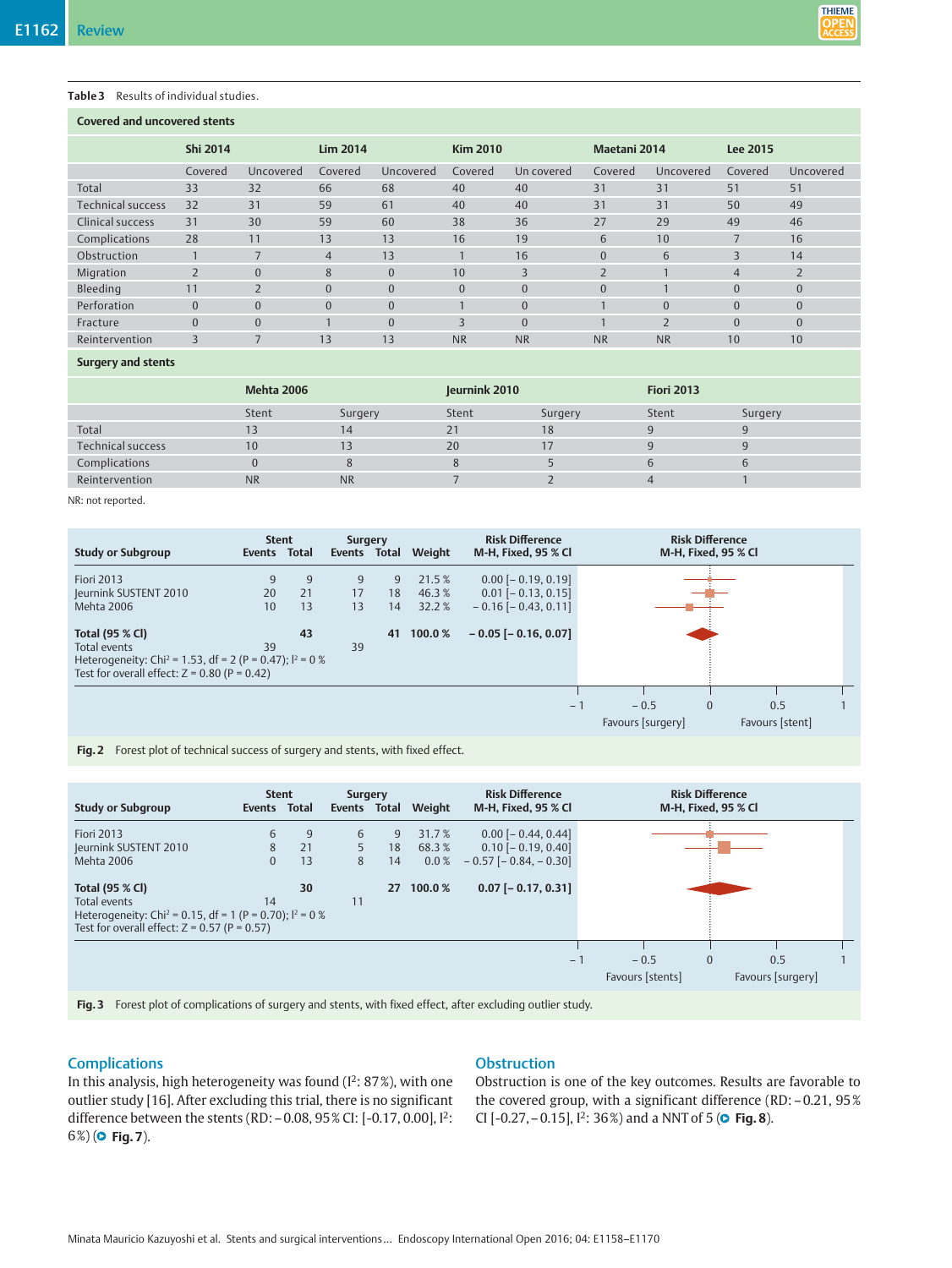| <b>Study or Subgroup</b>                                                                                                                                    | <b>Stent</b><br>Events Total |         | Surgery<br>Events Total |         | Weight         | <b>Risk Difference</b><br>M-H, Fixed, 95 % Cl    |                            | <b>Risk Difference</b><br>M-H, Fixed, 95 % Cl |  |
|-------------------------------------------------------------------------------------------------------------------------------------------------------------|------------------------------|---------|-------------------------|---------|----------------|--------------------------------------------------|----------------------------|-----------------------------------------------|--|
| <b>Fiori 2013</b><br>Jeurnink SUSTENT 2010                                                                                                                  | 4                            | 9<br>21 |                         | 9<br>18 | 31.7%<br>68.3% | $0.33$ [ $-0.05, 0.72$ ]<br>$0.22$ [-0.03, 0.47] |                            |                                               |  |
| Total (95 % Cl)<br>Total events<br>Heterogeneity: Chi <sup>2</sup> = 0.23, df = 1 (P = 0.63); $l^2$ = 0 %<br>Test for overall effect: $Z = 2.42$ (P = 0.02) | 11                           | 30      | 3                       | 27      | 100.0%         | $0.26$ [0.05, 0.47]                              |                            |                                               |  |
|                                                                                                                                                             |                              |         |                         |         |                | $-1$                                             | $-0.5$<br>Favours [stents] | $\mathbf{0}$<br>0.5<br>Favours [surgery]      |  |

Fig. 4 Forest plot of reinterventions of surgery and stents, with fixed effect.

| <b>Study or Subgroup</b>                                                                                                                 | covered<br>Events Total |                      | uncovered<br>Events Total |                      | Weight                            | <b>Risk Difference</b><br>M-H, Fixed, 95 % Cl                                                              | <b>Risk Difference</b><br>M-H, Fixed, 95 % Cl                                 |
|------------------------------------------------------------------------------------------------------------------------------------------|-------------------------|----------------------|---------------------------|----------------------|-----------------------------------|------------------------------------------------------------------------------------------------------------|-------------------------------------------------------------------------------|
| Kim 2010<br>Lee 2015<br>Lim 2014<br>Maetani 2014                                                                                         | 40<br>50<br>59<br>31    | 40<br>51<br>66<br>31 | 40<br>49<br>61<br>31      | 40<br>51<br>68<br>31 | 18.1%<br>23.0%<br>30.2%<br>14.0 % | $0.00$ [ $-0.05, 0.05$ ]<br>$0.02$ [- 0.05, 0.09]<br>$-0.00$ [ $-0.11, 0.10$ ]<br>$0.00$ [ $-0.06, 0.06$ ] |                                                                               |
| Shi 2014<br>Total (95 % Cl)                                                                                                              | 32                      | 33<br>221            | 31                        | 32<br>222            | 14.7%<br>100.0%                   | $0.00$ [ $-0.08, 0.08$ ]<br>$0.00$ [- 0.04, 0.04]                                                          |                                                                               |
| Total events<br>Heterogeneity: Chi <sup>2</sup> = 0.29, df = 4 (P = 0.99); $1^2$ = 0 %<br>Test for overall effect: $Z = 0.19$ (P = 0.85) | 212                     |                      | 212                       |                      |                                   |                                                                                                            |                                                                               |
|                                                                                                                                          |                         |                      |                           |                      |                                   |                                                                                                            | 0.5<br>$\Omega$<br>$-0.5$<br>$-1$<br>Favours [uncovered]<br>Favours [covered] |

Fig. 5 Forest plot of technical success of covered and uncovered stents, with fixed effect.

| <b>Study or Subgroup</b>                                                                                                                                    | covered<br>Events Total    |                            | uncovered<br>Events Total  |                            | Weight                                    | <b>Risk Difference</b><br>M-H, Fixed, 95 % Cl                                                                                    |                               | <b>Risk Difference</b><br>M-H, Fixed, 95 % Cl |                          |
|-------------------------------------------------------------------------------------------------------------------------------------------------------------|----------------------------|----------------------------|----------------------------|----------------------------|-------------------------------------------|----------------------------------------------------------------------------------------------------------------------------------|-------------------------------|-----------------------------------------------|--------------------------|
| Kim 2010<br>Lee 2015<br>Lim 2014<br>Maetani 2014<br>Shi 2014                                                                                                | 38<br>49<br>59<br>27<br>31 | 40<br>51<br>66<br>31<br>33 | 36<br>46<br>60<br>29<br>30 | 40<br>51<br>68<br>31<br>32 | 18.1%<br>23.0%<br>30.2%<br>14.0%<br>14.7% | $0.05$ [- 0.06, 0.16]<br>$0.06$ [ $-0.04$ , 0.16]<br>$0.01$ [- 0.10, 0.12]<br>$-0.06$ [ $-0.21, 0.08$ ]<br>$0.00$ [- 0.11, 0.12] |                               |                                               |                          |
| Total (95 % Cl)<br>Total events<br>Heterogeneity: Chi <sup>2</sup> = 2.29, df = 4 (P = 0.68); $1^2$ = 0 %<br>Test for overall effect: $Z = 0.65$ (P = 0.51) | 204                        | 221                        | 201                        | 222                        | 100.0%                                    | $0.02$ [- 0.03, 0.07]                                                                                                            |                               |                                               |                          |
|                                                                                                                                                             |                            |                            |                            |                            |                                           | $-$                                                                                                                              | $-0.5$<br>Favours [uncovered] | $\overline{0}$                                | 0.5<br>Favours [covered] |

Fig. 6 Forest plot of clinical success of covered and uncovered stents, with fixed effect.

| <b>Study or Subgroup</b>                                                                                                                                           | covered<br>Events Total |                            | uncovered<br>Events Total  |                            | Weight                                     | <b>Risk Difference</b><br>M-H, Fixed, 95 % Cl                                                                                          | <b>Risk Difference</b><br>M-H, Fixed, 95 % Cl                                |
|--------------------------------------------------------------------------------------------------------------------------------------------------------------------|-------------------------|----------------------------|----------------------------|----------------------------|--------------------------------------------|----------------------------------------------------------------------------------------------------------------------------------------|------------------------------------------------------------------------------|
| Kim 2010<br>Lee 2015<br>Lim 2014<br>Maetani 2014<br>Shi 2014                                                                                                       | 16<br>13<br>6<br>28     | 40<br>51<br>66<br>31<br>33 | 19<br>16<br>13<br>10<br>11 | 40<br>51<br>68<br>31<br>32 | 21.2 %<br>27.0%<br>35.4%<br>16.4%<br>0.0 % | $-0.07$ [ $-0.29, 0.14$ ]<br>$-0.18$ [ $-0.34$ , $-0.02$ ]<br>$0.01$ [-0.13, 0.14]<br>$-0.13$ [ $-0.34$ , 0.09]<br>$0.50$ [0.30, 0.71] |                                                                              |
| Total (95 % Cl)<br><b>Total events</b><br>Heterogeneity: Chi <sup>2</sup> = 3.20, df = 3 (P = 0.36); $1^2$ = 6 %<br>Test for overall effect: $Z = 1.88$ (P = 0.06) | 42                      | 188                        | 58                         | 190                        | 100.0%                                     | $-0.08$ [ $-0.17, 0.00$ ]                                                                                                              |                                                                              |
|                                                                                                                                                                    |                         |                            |                            |                            |                                            |                                                                                                                                        | $-0.5$<br>$\Omega$<br>0.5<br>- 1<br>Favours [covered]<br>Favours [uncovered] |

Fig. 7 Forest plot of complications of covered and uncovered stents, with fixed effect, after excluding outlier study.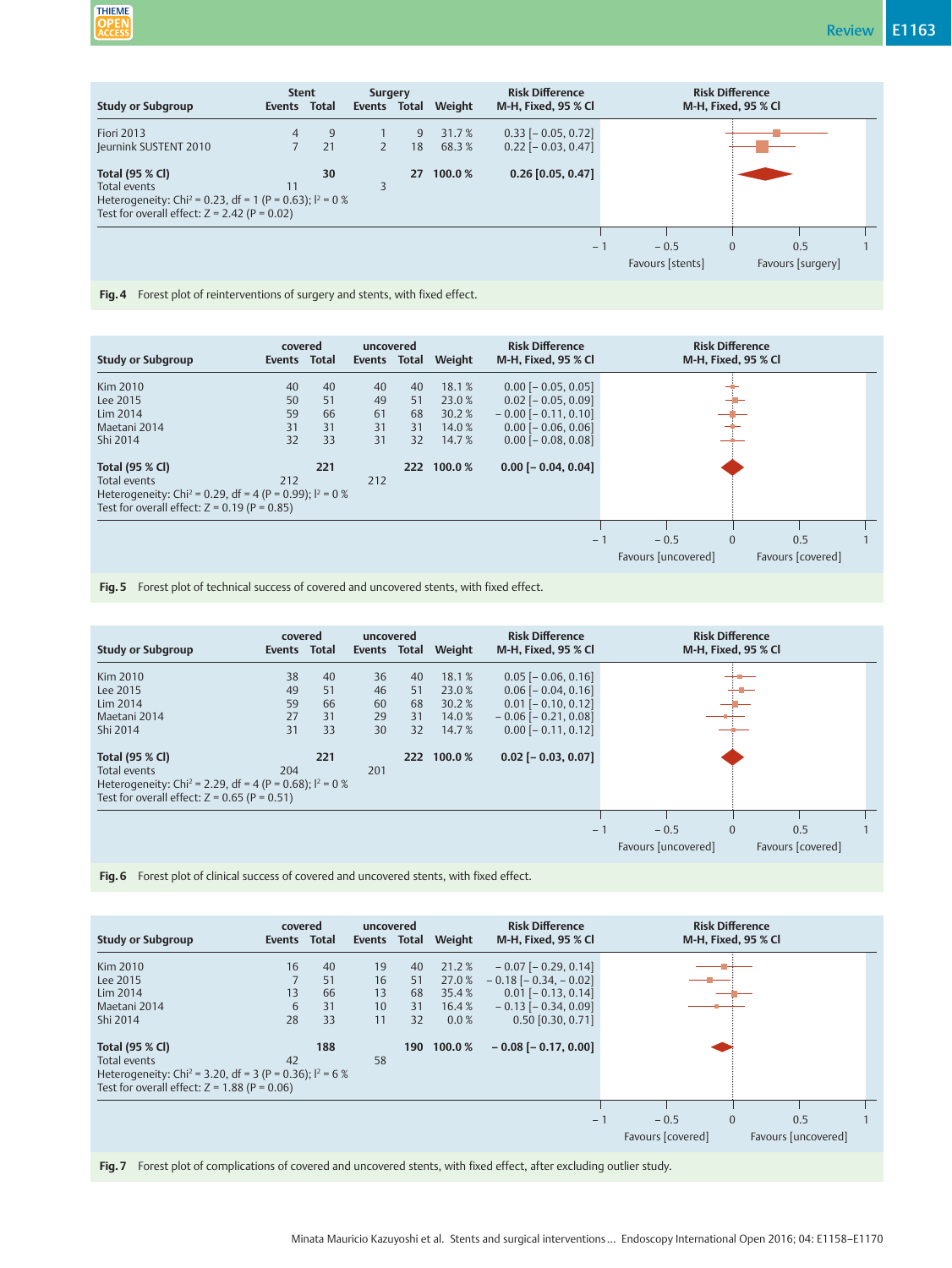| <b>Study or Subgroup</b>                                                                                                                                        | covered<br>Events Total |                            | uncovered<br>Events Total |                            | Weight                                       | <b>Risk Difference</b><br>M-H, Fixed, 95 % Cl                                                                                                                     | <b>Risk Difference</b><br>M-H, Fixed, 95 % Cl |                                            |
|-----------------------------------------------------------------------------------------------------------------------------------------------------------------|-------------------------|----------------------------|---------------------------|----------------------------|----------------------------------------------|-------------------------------------------------------------------------------------------------------------------------------------------------------------------|-----------------------------------------------|--------------------------------------------|
| Kim 2010<br>Lee 2015<br>Lim 2014<br>Maetani 2014<br>Shi 2014                                                                                                    | 4<br>$\Omega$           | 40<br>51<br>66<br>31<br>33 | 16<br>14<br>13<br>6       | 40<br>51<br>68<br>31<br>32 | 18.1%<br>23.0%<br>30.2%<br>$14.0\%$<br>14.7% | $-0.38$ [ $-0.53$ , $-0.22$ ]<br>$-0.22$ [ $-0.35$ , $-0.08$ ]<br>$-0.13$ [ $-0.24$ , $-0.02$ ]<br>$-0.19$ [ $-0.34$ , $-0.05$ ]<br>$-0.19$ [ $-0.34$ , $-0.03$ ] | $\frac{-1}{\sqrt{2}}$                         |                                            |
| Total (95 % Cl)<br>Total events<br>Heterogeneity: Chi <sup>2</sup> = 6.28, df = 4 (P = 0.18); $l^2$ = 36 %<br>Test for overall effect: $Z = 6.64$ (P < 0.00001) | $\mathsf{q}$            | 221                        | 56                        |                            |                                              | $222$ 100.0 % - 0.21 [- 0.27, - 0.15]                                                                                                                             |                                               |                                            |
|                                                                                                                                                                 |                         |                            |                           |                            |                                              | - 1                                                                                                                                                               | $-0.5$<br>Favours [covered]                   | $\mathbf{0}$<br>0.5<br>Favours [uncovered] |

Fig. 8 Forest plot of obstruction of covered and uncovered stents, with fixed effect.

| <b>Study or Subgroup</b>                                               | covered<br>Events | <b>Total</b> | uncovered<br>Events Total |    | Weight      | <b>Risk Difference</b><br>M-H, Fixed, 95 % Cl | <b>Risk Difference</b><br>M-H, Fixed, 95 % Cl |
|------------------------------------------------------------------------|-------------------|--------------|---------------------------|----|-------------|-----------------------------------------------|-----------------------------------------------|
| Kim 2010                                                               | 10                | 40           | 3                         | 40 | 18.1%       | $0.17$ [0.02, 0.33]                           |                                               |
| Lee 2015                                                               | 4                 | 51           | $\overline{2}$            | 51 | 23.0%       | $0.04$ [ $-0.05, 0.13$ ]                      |                                               |
| Lim 2014                                                               | 8                 | 66           | $\mathbf{0}$              | 68 | 30.2%       | $0.12$ [0.04, 0.20]                           |                                               |
| Maetani 2014                                                           |                   | 31           |                           | 31 | 14.0%       | $0.03$ [ $-0.07, 0.14$ ]                      |                                               |
| Shi 2014                                                               |                   | 33           | $\mathbf{0}$              | 32 | 14.7%       | $0.06$ [ $-0.04$ , 0.16]                      |                                               |
| Total (95 % Cl)                                                        |                   | 221          |                           |    | 222 100.0 % | $0.09$ [0.04, 0.14]                           |                                               |
| Total events                                                           | 26                |              | 6                         |    |             |                                               |                                               |
| Heterogeneity: Chi <sup>2</sup> = 4.39, df = 4 (P = 0.36); $l^2$ = 9 % |                   |              |                           |    |             |                                               |                                               |
| Test for overall effect: $Z = 3.69$ (P = 0.0002)                       |                   |              |                           |    |             |                                               |                                               |
|                                                                        |                   |              |                           |    |             |                                               |                                               |
|                                                                        |                   |              |                           |    |             | - 1                                           | $-0.5$<br>$\Omega$<br>0.5                     |
|                                                                        |                   |              |                           |    |             |                                               | Favours [uncovered]<br>Favours [covered]      |

Fig. 9 Forest plot of migration of covered and uncovered stents, with fixed effect.

#### **Migration**

Migration is another important outcome that must be considered. The uncovered SEMS showed better results (RD: 0.09, 95 % CI [0.04, 0.14],  $I^2$ : 9%), with a NNH of 11. This outcome had low heterogeneity and significant difference (**© Fig.9**).

#### Bleeding

Analysis is compatible with high heterogeneity  $(1^2: 80\%)$ . An outlier study was detected and removed [16], resulting in low heterogeneity and no difference between groups (RD:–0.01, 95 % CI: [-0.03, 0.02], I<sup>2</sup>: 0%) (**o Fig. 10**).

#### Perforation

No significant difference was found between the covered and uncovered stents (RD: 0.01, 95% CI: [-0.01, 0.03], I<sup>2</sup>: 0% (**© Fig. 11**).

#### Fracture

For this outcome, there is no significant difference between the covered and uncovered stents (RD: 0.01, 95 % CI: [-0.02, 0.04], I2:  $(0\%)$  (O Fig. 12).

#### Reintervention

The covered group showed lower rates of reintervention, with no significant difference. (RD: -0.03, 95% CI: [-0.11, 0.06],  $1^2$ : 0%)  $($  Fig. 13 $).$ 

#### Additional analyses

A subgroup analysis of trials with SEMS, which included only gastric cancer patients, was performed [15, 16,31]. Results of this analysis are very similar to the global analysis (Appendix 2).

#### **Discussion**

#### $\blacktriangledown$

Palliation of malignant gastric outlet obstruction can be achieved by surgical and endoscopic techniques [3–7]. Some authors argue that endoscopic treatment is less invasive and should be considered for palliation, since many patients have poor clinical conditions and surgical intervention is associated with higher morbidity and mortality [8, 10]. Others have a major concern about stent patency, clinical results and the need for reintervention [12]. In our meta-analysis we were able To compare technical success, complications and reinterventions of both techniques. There is a high rate of technical success with both techniques, with few cases of failure and no statistical difference between them. The analysis of complications showed a high heterogeneity between studies. This included an outlier [26], the only one with favorable results for stents. After excluding that one from analysis, there is no significant difference. In the study design, we notice that the follow up time is not until death, so it is possible those results are different because the time of observation was not sufficient to detect complications like obstruction, migration and stent fracture. Early and late publications of one included study showed different results; with a higher number of complications when considering follow up until death [11, 27]. Besides, analysis can be influenced by other biases because the selected studies used different kinds of stents (covered and uncovered) and included open and laparoscopy gastrojejunostomy. Considering the need of reintervention, results are favorable to the surgery group, with a significant difference.

When comparing stents and surgery, we also noticed that stents had different results for hospital stay in all included trials [12, 26,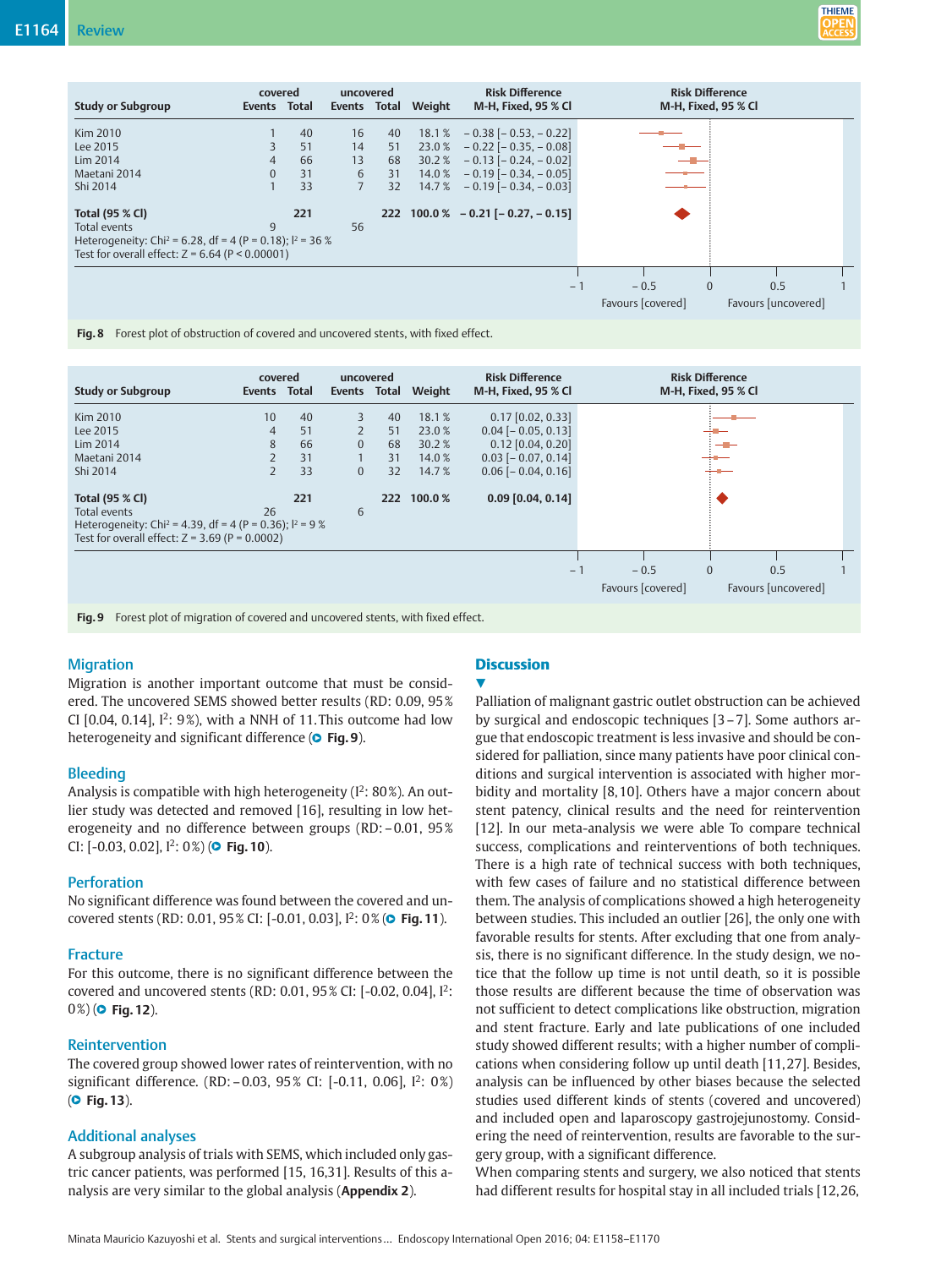| <b>Study or Subgroup</b>                                               | covered<br>Events Total |     | uncovered<br>Events Total |     | Weight | <b>Risk Difference</b><br>M-H, Fixed, 95 % Cl |      | <b>Risk Difference</b><br>M-H, Fixed, 95 % Cl |          |                     |  |
|------------------------------------------------------------------------|-------------------------|-----|---------------------------|-----|--------|-----------------------------------------------|------|-----------------------------------------------|----------|---------------------|--|
| Kim 2010                                                               | $\Omega$                | 40  | $\Omega$                  | 40  | 21.2%  | $0.00$ [ $-0.05, 0.05$ ]                      |      |                                               |          |                     |  |
| Lee 2015                                                               | $\mathbf{0}$            | 51  | $\mathbf{0}$              | 51  | 27.0 % | $0.00$ [ $-0.04$ , 0.04]                      |      |                                               |          |                     |  |
| Lim 2014                                                               | $\Omega$                | 66  | $\overline{0}$            | 68  | 35.4%  | $0.00$ [ $-0.03, 0.03$ ]                      |      |                                               |          |                     |  |
| Maetani 2014                                                           | $\Omega$                | 31  |                           | 31  | 16.4%  | $-0.03$ [ $-0.12, 0.05$ ]                     |      |                                               |          |                     |  |
| Shi 2014                                                               | 11                      | 33  |                           | 32  | 0.0 %  | $0.27$ [0.09, 0.45]                           |      |                                               |          |                     |  |
| Total (95 % Cl)                                                        |                         | 188 |                           | 190 | 100.0% | $-0.01$ [ $-0.03, 0.02$ ]                     |      |                                               |          |                     |  |
| Total events                                                           | $\Omega$                |     |                           |     |        |                                               |      |                                               |          |                     |  |
| Heterogeneity: Chi <sup>2</sup> = 0.64, df = 3 (P = 0.89); $l^2$ = 0 % |                         |     |                           |     |        |                                               |      |                                               |          |                     |  |
| Test for overall effect: $Z = 0.45$ (P = 0.65)                         |                         |     |                           |     |        |                                               |      |                                               |          |                     |  |
|                                                                        |                         |     |                           |     |        |                                               |      |                                               |          |                     |  |
|                                                                        |                         |     |                           |     |        |                                               | $-1$ | $-0.5$                                        | $\Omega$ | 0.5                 |  |
|                                                                        |                         |     |                           |     |        |                                               |      | Favours [covered]                             |          | Favours [uncovered] |  |

Fig. 10 Forest plot of bleeding of covered and uncovered stents, with fixed effect, after excluding outlier study.

| <b>Study or Subgroup</b>                                               | covered<br>Events | <b>Total</b> | uncovered<br>Events Total |    | Weight      | <b>Risk Difference</b><br>M-H, Fixed, 95 % Cl | <b>Risk Difference</b><br>M-H, Fixed, 95 % Cl |              |                     |
|------------------------------------------------------------------------|-------------------|--------------|---------------------------|----|-------------|-----------------------------------------------|-----------------------------------------------|--------------|---------------------|
| Kim 2010                                                               |                   | 40           | $\mathbf{0}$              | 40 | 18.1%       | $0.03$ [ $-0.04, 0.09$ ]                      |                                               |              |                     |
| Lee 2015                                                               | $\Omega$          | 51           | $\mathbf{0}$              | 51 | 23.0 %      | $0.00$ [ $-0.04$ , 0.04]                      |                                               |              |                     |
| Lim 2014                                                               | $\Omega$          | 66           | $\mathbf{0}$              | 68 | 30.2%       | $0.00$ [- 0.03, 0.03]                         |                                               |              |                     |
| Maetani 2014                                                           |                   | 31           | $\mathbf{0}$              | 31 | 14.0 %      | $0.03$ [- 0.05, 0.12]                         |                                               |              |                     |
| Shi 2014                                                               | $\mathbf{0}$      | 33           | $\mathbf{0}$              | 32 | 14.7%       | $0.00$ [ $-0.06, 0.06$ ]                      |                                               |              |                     |
| Total (95 % Cl)                                                        |                   | 221          |                           |    | 222 100.0 % | $0.01$ [- 0.01, 0.03]                         |                                               |              |                     |
| Total events                                                           |                   |              | $\mathbf{0}$              |    |             |                                               |                                               |              |                     |
| Heterogeneity: Chi <sup>2</sup> = 1.20, df = 4 (P = 0.88); $1^2$ = 0 % |                   |              |                           |    |             |                                               |                                               |              |                     |
| Test for overall effect: $Z = 0.77$ (P = 0.44)                         |                   |              |                           |    |             |                                               |                                               |              |                     |
|                                                                        |                   |              |                           |    |             |                                               |                                               |              |                     |
|                                                                        |                   |              |                           |    |             | $-1$                                          | $-0.5$                                        | $\mathbf{0}$ | 0.5                 |
|                                                                        |                   |              |                           |    |             |                                               | Favours [covered]                             |              | Favours [uncovered] |

Fig. 11 Forest plot of perforation of covered and uncovered stents, with fixed effect.

| <b>Study or Subgroup</b>                                               | covered<br>Events Total |     | uncovered<br>Events Total |    | Weight      | <b>Risk Difference</b><br>M-H, Fixed, 95 % Cl |                   | <b>Risk Difference</b><br>M-H, Fixed, 95 % Cl |                     |  |
|------------------------------------------------------------------------|-------------------------|-----|---------------------------|----|-------------|-----------------------------------------------|-------------------|-----------------------------------------------|---------------------|--|
| Kim 2010                                                               | 3                       | 40  | $\mathbf{0}$              | 40 | 18.1%       | $0.07$ [ $-0.02, 0.17$ ]                      |                   |                                               |                     |  |
| Lee 2015                                                               | $\Omega$                | 51  | $\mathbf{0}$              | 51 | 23.0 %      | $0.00$ [- 0.04, 0.04]                         |                   |                                               |                     |  |
| Lim 2014                                                               |                         | 66  | $\overline{0}$            | 68 | 30.2%       | $0.02$ [- 0.03, 0.06]                         |                   |                                               |                     |  |
| Maetani 2014                                                           |                         | 31  |                           | 31 | 14.0%       | $-0.03$ [ $-0.14, 0.07$ ]                     |                   |                                               |                     |  |
| Shi 2014                                                               | $\Omega$                | 33  | $\mathbf{0}$              | 32 | 14.7%       | $0.00$ [ $-0.06, 0.06$ ]                      |                   |                                               |                     |  |
| Total (95 % Cl)                                                        |                         | 221 |                           |    | 222 100.0 % | $0.01$ [- 0.02, 0.04]                         |                   |                                               |                     |  |
| Total events                                                           |                         |     | $\overline{2}$            |    |             |                                               |                   |                                               |                     |  |
| Heterogeneity: Chi <sup>2</sup> = 3.15, df = 4 (P = 0.53); $1^2$ = 0 % |                         |     |                           |    |             |                                               |                   |                                               |                     |  |
| Test for overall effect: $Z = 0.93$ (P = 0.35)                         |                         |     |                           |    |             |                                               |                   |                                               |                     |  |
|                                                                        |                         |     |                           |    |             |                                               |                   |                                               |                     |  |
|                                                                        |                         |     |                           |    |             | $-1$                                          | $-0.5$            | $\mathbf{0}$                                  | 0.5                 |  |
|                                                                        |                         |     |                           |    |             |                                               | Favours [covered] |                                               | Favours [uncovered] |  |

Fig. 12 Forest plot of fracture of covered and uncovered stents, with fixed effect.

| <b>Study or Subgroup</b>                                                          | covered<br>Events Total                                                                                    |                | uncovered<br>Events Total |                | Weight                   | <b>Risk Difference</b><br>M-H, Fixed, 95 % Cl                                 | <b>Risk Difference</b><br>M-H, Fixed, 95 % Cl                                    |  |
|-----------------------------------------------------------------------------------|------------------------------------------------------------------------------------------------------------|----------------|---------------------------|----------------|--------------------------|-------------------------------------------------------------------------------|----------------------------------------------------------------------------------|--|
| Lee 2015<br>Lim 2014<br>Shi 2014                                                  | 10<br>13<br>3                                                                                              | 51<br>66<br>33 | 10 <sup>°</sup><br>13     | 51<br>68<br>32 | 33.9%<br>44.2%<br>21.6 % | $0.00$ [ $-0.15, 0.15$ ]<br>$0.01$ [-0.13, 0.14]<br>$-0.13$ [ $-0.30, 0.05$ ] |                                                                                  |  |
| Total (95 % Cl)<br>Total events<br>Test for overall effect: $Z = 0.56$ (P = 0.58) | 100.0%<br>150<br>151<br>26<br>30<br>Heterogeneity: Chi <sup>2</sup> = 1.65, df = 2 (P = 0.44); $l^2$ = 0 % |                |                           |                |                          | $-0.03$ [ $-0.11, 0.06$ ]                                                     |                                                                                  |  |
|                                                                                   |                                                                                                            |                |                           |                |                          |                                                                               | $-0.5$<br>$\mathbf{0}$<br>0.5<br>- 1<br>Favours [uncovered]<br>Favours [covered] |  |

Fig. 13 Forest plot of reintervention of covered and uncovered stents, with fixed effect.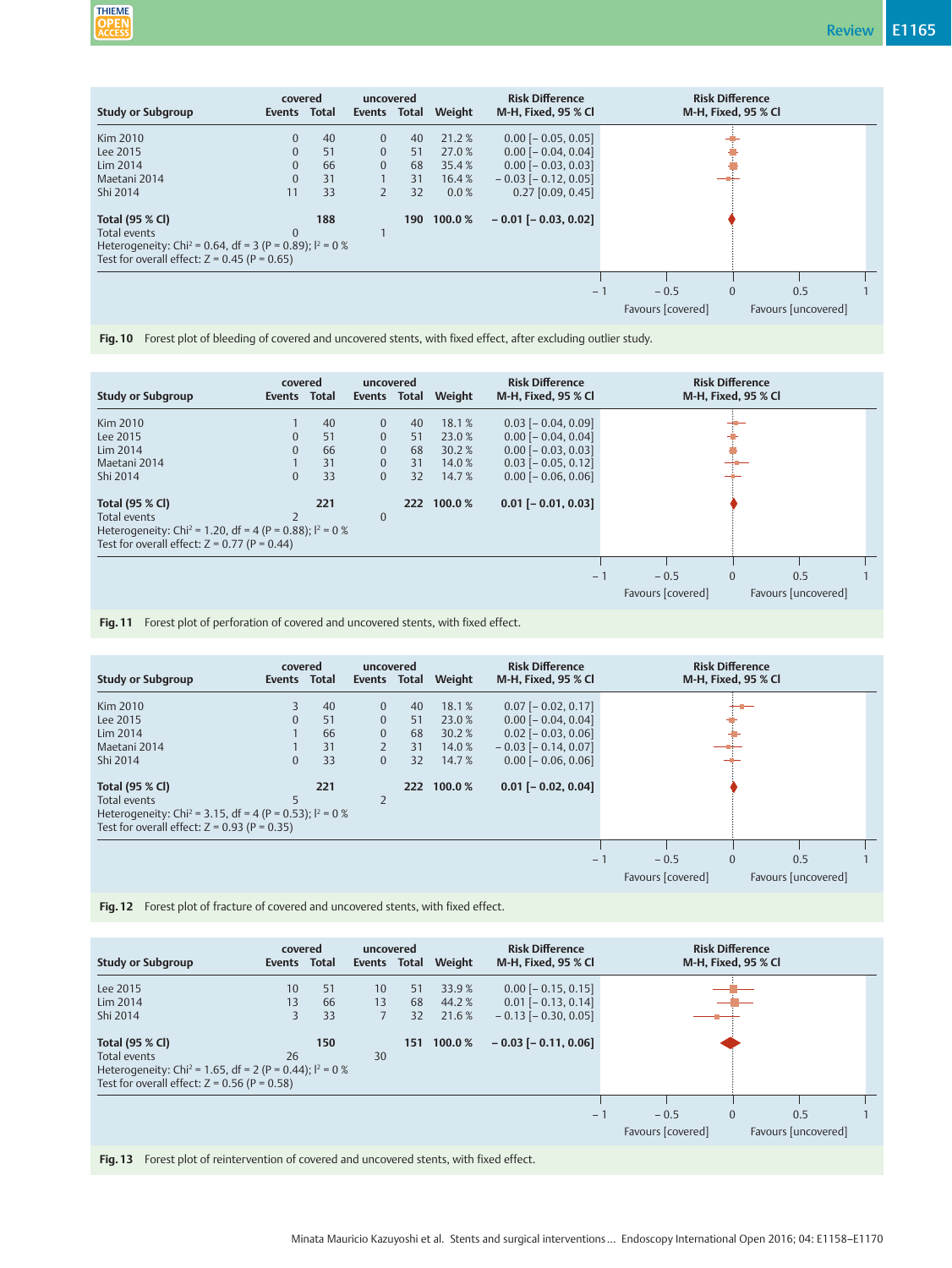27]. The series reported 4.8 to 7 median days for stents and 11.4 to 15 for surgery. These data were not included for meta-analysis because standard deviation was not published.

Endoscopic therapy with stents is a valid method for palliation of malignant gastric outlet obstruction [10, 13]. With new stents available, we question which is the best to use. In this meta-analysis, there are high technical and clinical success rates for SEMS, of around 95% and 90%, respectively. There is no significant difference between groups.

Complications are one of the key elements for analysis. Studies reported perforation, bleeding, abdominal pain, obstruction and migration of the SEMS [13, 32–35]. High heterogeneity was observed in the overall complications analysis. This was attributed to 1 trial [16], which is the only one favorable to the uncovered group. After a sensitivity analysis, we excluded this study for this outcome, with no significant difference. When assessing the individual characteristics of this trial, we observe that this is the only one with power for this outcome (98.70 %) and the stent used is a tailored one. This author reported complications in 84.35% of covered and 34.38 % of the uncovered stents group. The difference is attributed to bleeding and abdominal pain, with 33.3% and 39.39 % of all patients submitted to covered SEMS, respectively.

When exploring the possible complications, obstruction and migration must be considered. The studies have a major concern with these outcomes. Uncovered stents had more cases of obstruction and covered stents had higher migration rates, both with significant difference. For every five covered SEMS used, there is an obstruction outcome benefit for one patient. However, for every 11 covered stents used, one patient is harmed, as a result of migration. Looking at the trials individually, the worst reported results showed 25 % of migration of covered stents and 40 % obstruction of the uncovered SEMS [31].

A higher number of stent fractures was noted in the covered group, but with a low number of cases (2.26 % in the covered and 0.90% in the uncovered group), with no significant difference. The rate of reintervention was lower in the covered group, but with a small and non-significant difference. Despite that, the risk of this outcome is around 20% for covered or uncovered SEMS, which means that 1 in 5 cases will need some kind of reintervention.

Unfortunately, patency rate could not be included in this systematic review. There is a lack of uniformity of this data, with different forms to express those results and standard deviation is missing in some reports. The patency rate, expressed in median was 68 days for covered and 88 for uncovered ones in the trial with the worst result [17]. Another RCT showed 95 days for covered and 92 for uncovered SEMS [30]. One study expresses the total patency for patients, favoring covered SEMS, with 14/31 (45.2 %) patent cases for covered and 13/36 (36.1 %) for uncovered [31]; but considering intention to treat analysis, results are similar. Another way to interpret the patency rate is correlating with periods. One author showed an 8-week patency rate of 37/51 (72.5 %) for covered and 32/51 (62.7 %) for uncovered SEMS and 16 week patency rates of 35/51 (68.6 %) and 21/51 (41.2 %), respectively [15]. Results are seemingly not so favorable for either stents in the long term.

Subgroup analysis of trials that included only gastric cancer patients produced very similar results to the complete meta-analysis, with no significant difference for technical and clinical success, complications, fracture and migration. There was a high heterogeneity in complications, which was interpreted with a random effects model. Similar results were noticed, favoring covered

SEMS in the obstruction outcome and uncovered SEMS in the migration outcome.

#### Strengths and limitations

The strengths of this systematic review are the inclusion of only randomized clinical trials and global analysis of the palliative treatment of malignant gastric outlet obstruction, which included the surgery, and covered and uncovered stents. One limitation is the selection bias for some studies. In the stents group, 3 studies included only patients with gastric cancer. In addition, the comparison between covered and uncovered stents used different kinds of stents, like tailored ones and those with an anti-migration design. A subgroup analysis was done to verify this bias. Some outcomes could not be compared, including Gastric Outlet Obstruction Scoring System (GOOSS) post procedure, GOOSS change, patency rates and mean survival because lack of uniformity and standard deviation. It would be interesting to have more randomized trials comparing surgery and SEMS, since there are few studies, with low number of patients, resulting in a limited analysis.

#### Conclusion

### **V**

When comparing stent types, there is a higher migration rate in the covered stent therapy compared to uncovered stents in the palliation of malignant GOO. Nevertheless, covered SEMS had lower obstruction rates. There is no significant difference in technical success, clinical success, complications, bleeding, perforation, stent fracture and need for reintervention. Surgery is associated with lower rates of reintervention than stents. Both methods present high technical success. Although endoscopic and surgical complications are different, the frequency of this outcome is similar.

#### Competing interests: None

#### **References**

- 1 Jaka H, Mchembe MD, Rambau PF et al. Gastric outlet obstruction at Bugando Medical Centre in northwestern Tanzania: a prospective review of 184 cases. BMC Surgery 2013; 13: 41
- 2 Cho YK, Shin JH, Oh SY. Significance of palliative gastrojejunostomy for unresectable pancreatic head carcinoma. Hepatogastroenterology 2008; 55: 254–257
- 3 Adler DG, Baron TH. Endoscopic palliation of malignant gastric outlet obstruction using self-expanding metal stents: experience in 36 patients. Am J Gastroenterol 2002; 97: 72–78
- 4 van Halsema EE, Rauws EA, Fockens P et al. Self-expandable metal stents for malignant gastric outlet obstruction: A pooled analysis of prospective literature. World J Gastroenterol 2015; 21: 12468–12481
- 5 Tringali A, Didden P, Repici A et al. Endoscopic treatment of malignant gastric and duodenal strictures: a prospective, multicenter study. Gastrointest Endosc 2014; 79: 66–75
- 6 Zhang LP, Tabrizian P, Nguyen S et al. Laparoscopic gastrojejunostomy for the treatment of gastric outlet obstruction. JSLS 2011; 15: 169–173
- 7 Chopita N, Landoni N, Ross A et al. Malignant gastroenteric obstruction: therapeutic options. Gastrointest Endosc Clin N Am 2007; 17: 533– 544
- 8 Lo NN, Kee SG, Nambiar R. Palliative gastrojejunostomy for advanced carcinoma of the stomach. Ann Acad Med Singapore 1991; 20: 356– 358
- 9 Weaver DW, Wiencek RG, Bouwman DL et al. Gastrojejunostomy: is it helpful for patients with pancreatic cancer? Surgery 1987; 102: 608– 613
- 10 Dormann A, Meisner S, Verin N et al. Self-expanding metal stents for gastroduodenal malignancies: systematic review of their clinical effectiveness. Endoscopy 2004; 36: 543–550

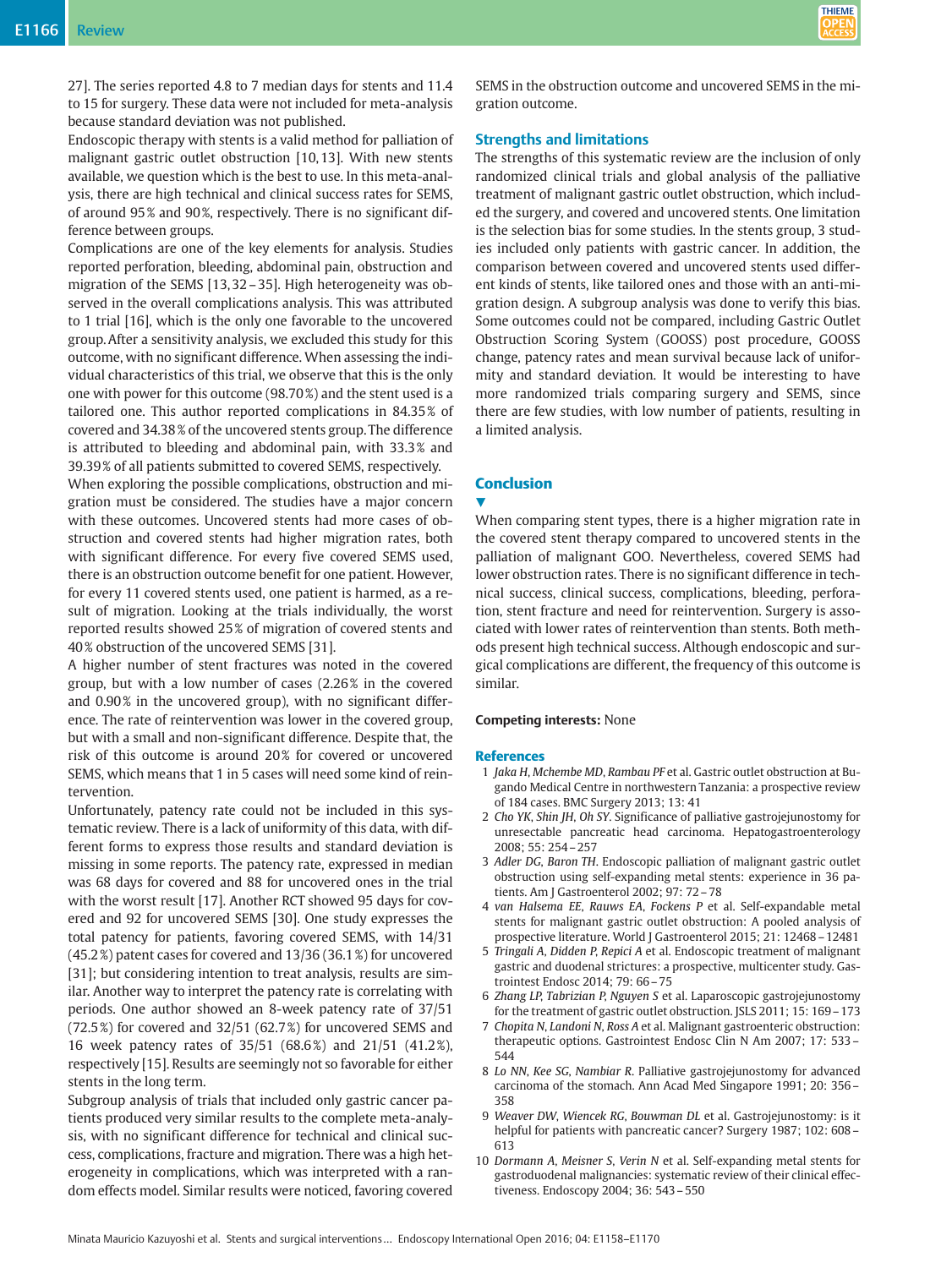

- 11 Fiori E, Lamazza A, Volpino P et al. Palliative management of malignant antro-pyloric strictures. Gastroenterostomy vs. endoscopic stenting. A randomized prospective trial. Anticancer Res 2004; 24: 269–271
- 12 Jeurnink SM, Steyerberg EW, van Hooft JE et al. Dutch SUSTENT Study Group. Surgical gastrojejunostomy or endoscopic stent placement for the palliation of malignant gastric outlet obstruction (SUSTENT study): a multicenter randomized trial. Gastrointest Endosc 2010; 71: 490– 499
- 13 Costamagna G, Tringali A, Spicak J et al. Treatment of malignant gastroduodenal obstruction with a nitinol self-expanding metal stent: an international prospective multicentre registry. Dig Liver Dis 2012; 44: 37–43
- 14 Park CI, Kim JH, Lee YC et al. What is the ideal stent as initial intervention for malignant gastric outlet obstruction? Dig Liver Dis 2013; 45: 33–37
- 15 Lee H, Min BH, Lee JH et al. Covered metallic stents with an anti-migration design vs. uncovered stents for the palliation of malignant gastric outlet obstruction: a multicenter, randomized trial. Am J Gastroenterol 2015; 110: 1440–1449
- 16 Shi D, Ji F, Bao YS et al. A multicenter randomized controlled trial of malignant gastric outlet obstruction: tailored partially covered stents (placed fluoroscopically) versus standard uncovered stents (placed endoscopically). Gastroenterol Res Pract 2014; 2014: 309797
- 17 Maetani I, Mizumoto Y, Shigoka H et al. Placement of a triple-layered covered versus uncovered metallic stent for palliation of malignant gastric outlet obstruction: a multicenter randomized trial. Dig Endosc 2014; 26: 192‐199
- 18 Pan YM, Pan J, Guo LK et al. Covered versus uncovered self-expandable metallic stents for palliation of malignant gastric outlet obstruction: a systematic review and meta-analysis. BMC Gastroenterol 2014; 14: 170
- 19 Yang Z, Wu Q, Wang F et al. A systematic review and meta-analysis of randomized trials and prospective studies comparing covered and bare self-expandable metal stents for the treatment of malignant obstruction in the digestive tract. Int J Med Sci 2013; 10: 825–835
- 20 Hosono S, Ohtani H, Arimoto Y et al. Endoscopic stenting versus surgical gastroenterostomy for palliation of malignant gastroduodenal obstruction: a meta-analysis. J Gastroenterol 2007; 42: 283–290
- 21 Jeurnink SM, van Eijck CH, Steyerberg EW et al. Stent versus gastrojejunostomy for the palliation of gastric outlet obstruction: a systematic review. BMC Gastroenterol 2007; 7: 18
- 22 Ly J, O'Grady G, Mittal A et al. A systematic review of methods to palliate malignant gastric outlet obstruction. Surg Endosc 2010; 24: 290– 297
- 23 Nagaraja V, Eslick GD, Cox MR. Endoscopic stenting versus operative gastrojejunostomy for malignant gastric outlet obstruction-a systematic review and meta-analysis of randomized and non-randomized trials. J Gastrointest Oncol 2014; 5: 92–98
- 24 Zheng B, Wang X, Ma B et al. Endoscopic stenting versus gastrojejunostomy for palliation of malignant gastric outlet obstruction. Dig Endosc 2012; 24: 71–78
- 25 Liberati A, Altman DG, Tetzlaff J et al. The PRISMA statement for reporting systematic reviews and meta-analyses of studies that evaluate health care interventions: explanation and elaboration. J Clin Epidemiol 2009; 62: e1–34
- 26 Mehta S, Hindmarsh A, Cheong E et al. Prospective randomized trial of laparoscopic gastrojejunostomy versus duodenal stenting for malignant gastric outflow obstruction. Surg Endosc 2006; 20: 239–242
- 27 Fiori E, Lamazza A, Demasi E et al. Endoscopic stenting for gastric outlet obstruction in patients with unresectable antro pyloric cancer. Systematic review of the literature and final results of a prospective study. The point of view of a surgical group. Am J Surg 2013; 206: 210–217
- 28 Jeurnink SM, Polinder S, Steyerberg EW et al. Cost comparison of gastrojejunostomy versus duodenal stent placement for malignant gastric outlet obstruction. J Gastroenterol 2010; 45: 537–543
- 29 Jeurnink SM, Steyerberg EW, Vleggaar FP et al. Dutch SUSTENT Study Group. Predictors of survival in patients with malignant gastric outlet obstruction: a patient-oriented decision approach for palliative treatment. Dig Liver Dis 2011; 43: 548–552
- 30 Lim SG, Kim JH, Lee KM et al. Conformable covered versus uncovered self‐expandable metallic stents for palliation of malignant gastroduodenal obstruction: a randomized prospective study. Dig Liver Dis 2014; 46: 603–608
- 31 Kim CG, Choi IJ, Lee JY et al. Covered versus uncovered self‐expandable metallic stents for palliation of malignant pyloric obstruction in gastric cancer patients: a randomized, prospective study. Gastrointest Endosc 2010; 72: 25–32
- 32 Moura EG, Ferreira FC, Cheng S et al. Duodenal stenting for malignant gastric outlet obstruction: prospective study. World J Gastroenterol 2012; 18: 938–943
- 33 Keränen I, Udd M, Lepistö A et al. Outcome for self-expandable metal stents in malignant gastroduodenal obstruction: single-center experience with 104 patients. Surg Endosc 2010; 24: 891–896
- 34 Kaw M, Singh S, Gagneja H et al. Role of self-expandable metal stents in the palliation of malignant duodenal obstruction. Surg Endosc 2003; 17: 646–650
- 35 Lopes CV, Pesenti C, Bories E et al. Self-expandable metallic stents for palliative treatment of digestive cancer. J Clin Gastroenterol 2008; 42: 991–996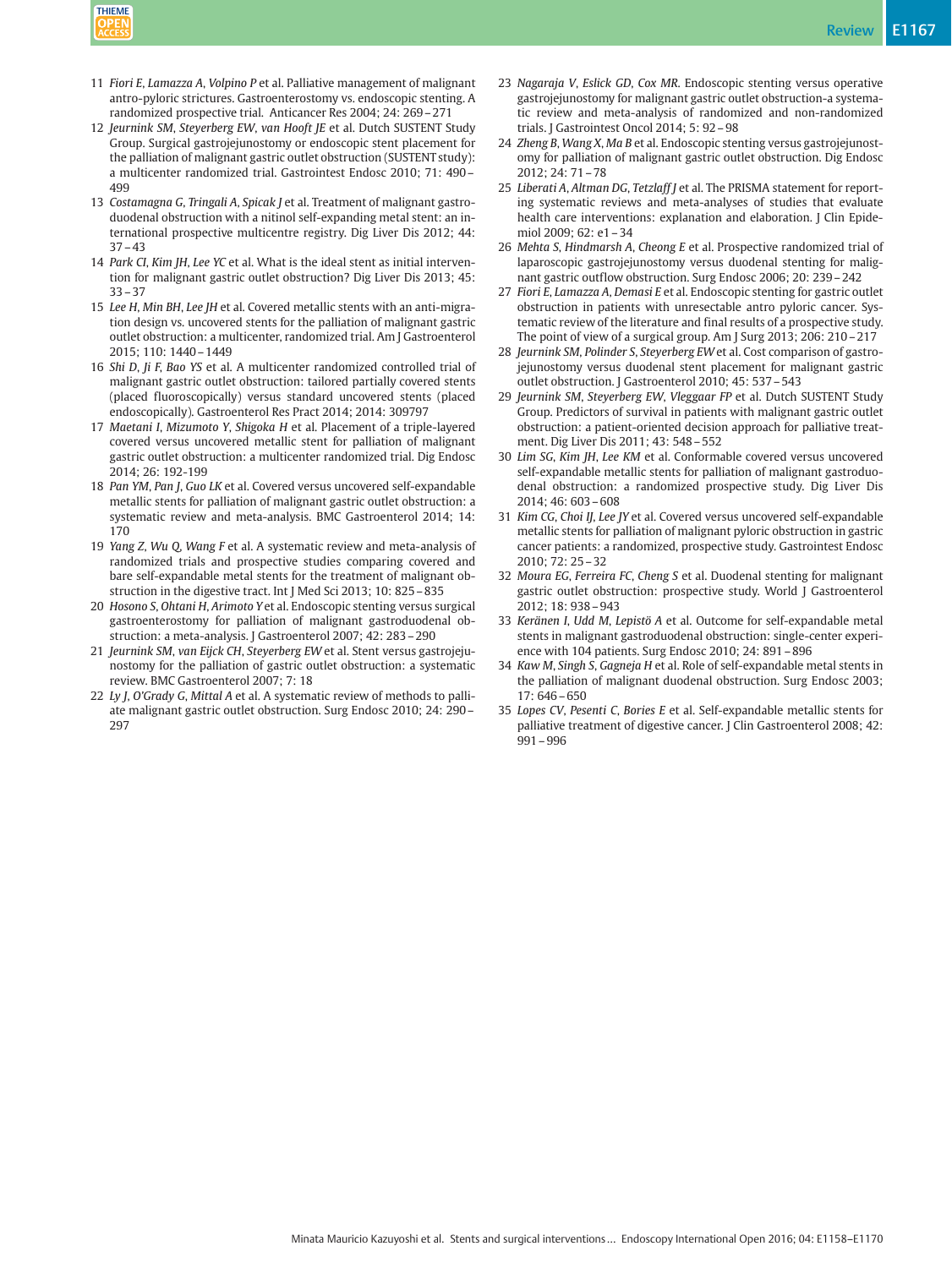

#### Appendix 1: Full strategy search

#### v,

Databases: Medline, Scopus, Embase, BVS, LILACS, Cochrane and Cinahl.

Searched until 31.10.2015

#### Medline:

(Gastric Outlet Obstruction OR Gastric outlet obstructions OR Duodenal obstruction) AND (Endoscopy OR Endoscopic OR endoscopic surgical procedure OR endoscopic surgical procedures OR stent OR stents) AND random\*

#### Scopus:

(Gastric Outlet Obstruction OR Gastric outlet obstructions OR Duodenal obstruction) AND (Endoscopy OR Endoscopic OR endoscopic surgical procedure OR endoscopic surgical procedures OR stent OR stents) AND random\*

Field: Title, abstract, subject.

#### Embase:

gastric AND outlet AND ('obstruction'/exp OR obstruction) OR gastric AND outlet AND obstructions OR duodenal AND ('obstruction'/exp OR obstruction) AND ('endoscopy'/exp OR endoscopy OR endoscopic AND surgical AND ('procedure'/exp OR procedure) OR endoscopic AND surgical AND ('procedures'/exp OR procedures) OR 'stent'/exp OR stent OR 'stents'/exp OR stents) AND random\*

#### BVS:

(Gastric Outlet Obstruction OR Gastric outlet obstructions OR Duodenal obstruction) AND (Endoscopy OR Endoscopic OR endoscopic surgical procedure OR endoscopic surgical procedures OR stent OR stents) AND random\*

Field: Title, abstract, subject.

#### LILACS:

(Gastric Outlet Obstruction OR Gastric outlet obstructions OR Duodenal obstruction) AND (Endoscopy OR Endoscopic OR endoscopic surgical procedure OR endoscopic surgical procedures OR stent OR stents)

Field: words.

#### Cochrane:

(Gastric Outlet Obstruction OR Gastric outlet obstructions OR Duodenal obstruction) AND (Endoscopy OR Endoscopic OR endoscopic surgical procedure OR endoscopic surgical procedures OR stent OR stents) AND random\*

Field: search all text.

#### Cinahl:

(Gastric Outlet Obstruction OR Gastric outlet obstructions OR Duodenal obstruction) AND (Endoscopy OR Endoscopic OR endoscopic surgical procedure OR endoscopic surgical procedures OR stent OR stents) AND random\*

Field: TX all text

#### Grey search literature

Search executed from chapters of endoscopy and gastroenterology books, thesis and references from selected articles and systematic reviews. No complementation to the initial search were added.

#### Theses:

Searched at university of São Paulo Bank of Thesis (http://www. teses.usp.br/)

Search strategy: obstrução OU gástrica OU gastroduodenal (resumo).

Search strategy: obstruction OR gastric OR gastroduodenal (abstract).

Results: 331 records.

#### Books:

- ▶ Moura EGH, Artifon ELA, Sakai P. Manual do residente de endoscopia digestiva, 1st ed. São Paulo: Manole; 2014.
- ▶ Sakai P, Ishioka S, Maluf Filho F. Tratado de endoscopia digestiva diagnóstica e terapêutica, 1st ed. Rio de Janeiro: Atheneu; 2001.
- ▶ Cotton PB, Williams CB. Endoscopia gastrointestinal prática; 6th ed. São Paulo: Santos; 2013.
- ▶ FBG (Federação Brasileira de Gastroenterologia). Condutas em Gastroenterologia, 1st ed. Rio de Janeiro: Revinter; 2004.
- ▶ Averbach M, Safatle-Ribeiro AV, Ferrari Junior AP et al. Endoscopia Digestiva. Diagnóstico e Tratamento (SOBED), 1st ed. Rio de Janeiro: Revinter; 2013.
- ▶ Averbach M, Safatle-Ribeiro AV, Ferrari Junior AP et al. Atlas de Endoscopia Digestiva da SOBED, 1st ed. Rio de Janeiro: Revinter; 2011.
- ▶ Miszputen SJ. Guia de gastroenterologia, 2nd ed. São Paulo: Manole; 2007.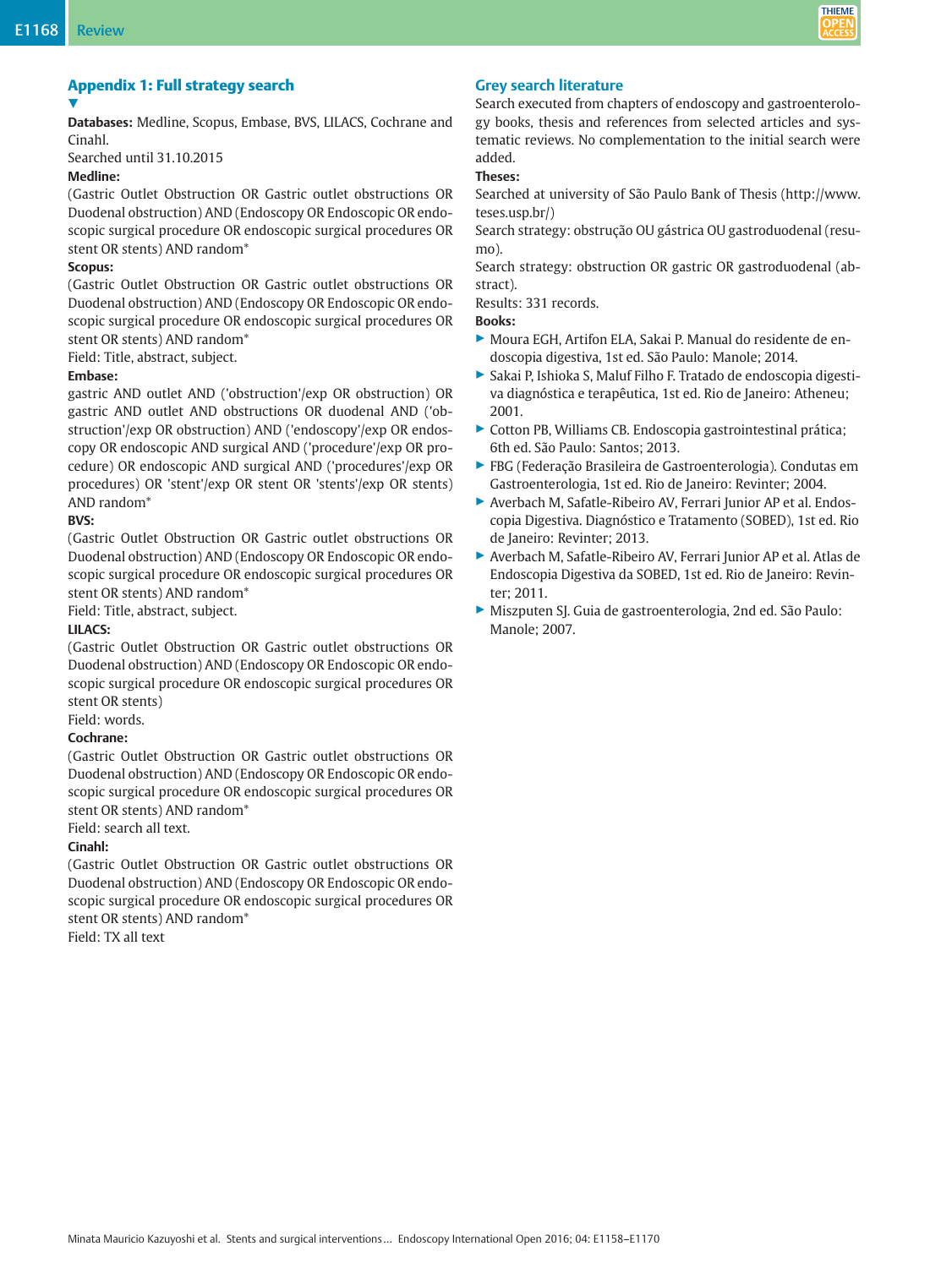Favours [covered]

Favours [covered]

Favours [uncovered]

Favours [uncovered]

0.5

1

# **OPEN**<br>ACCES

THIEME

V,

#### Appendix 2: Subgroup analysis of gastric cancer patients

| <b>Study or Subgroup</b>                                                                                                                                    | covered<br>Events Total |                | uncovered<br>Events Total |                | Weight                   | <b>Risk Difference</b><br>M-H, Fixed, 95 % Cl                                 |        | <b>Risk Difference</b><br>M-H, Fixed, 95 % Cl |     |  |
|-------------------------------------------------------------------------------------------------------------------------------------------------------------|-------------------------|----------------|---------------------------|----------------|--------------------------|-------------------------------------------------------------------------------|--------|-----------------------------------------------|-----|--|
| Kim 2010<br>Lee 2015<br>Shi 2014                                                                                                                            | 40<br>50<br>32          | 40<br>51<br>33 | 40<br>49<br>31            | 40<br>51<br>32 | 32.4 %<br>41.3%<br>26.3% | $0.00$ [ $-0.05, 0.05$ ]<br>$0.02$ [- 0.05, 0.09]<br>$0.00$ [ $-0.08, 0.08$ ] |        |                                               |     |  |
| Total (95 % Cl)<br>Total events<br>Heterogeneity: Chi <sup>2</sup> = 0.26, df = 2 (P = 0.88); $l^2$ = 0 %<br>Test for overall effect: $Z = 0.43$ (P = 0.67) | 122                     | 124            | 120                       | 123            | 100.0%                   | $0.01$ [- 0.03, 0.05]                                                         |        |                                               |     |  |
|                                                                                                                                                             |                         |                |                           |                |                          | $-1$                                                                          | $-0.5$ | $\Omega$                                      | 0.5 |  |

**a** Forest plot of technical success of gastric cancer subgroup, with fixed effect. Favours [uncovered]

| <b>Study or Subgroup</b>                                               | covered<br>Events Total |     | uncovered<br><b>Events</b> | Total | Weight | <b>Risk Difference</b><br>M-H, Fixed, 95 % Cl |        | <b>Risk Difference</b><br>M-H, Fixed, 95 % Cl |     |  |
|------------------------------------------------------------------------|-------------------------|-----|----------------------------|-------|--------|-----------------------------------------------|--------|-----------------------------------------------|-----|--|
| Kim 2010                                                               | 38                      | 40  | 36                         | 40    | 32.4%  | $0.05$ [ $-0.06, 0.16$ ]                      |        |                                               |     |  |
| Lee 2015                                                               | 49                      | 51  | 46                         | 51    | 41.3%  | $0.06$ [ $-0.04$ , 0.16]                      |        |                                               |     |  |
| Shi 2014                                                               | 31                      | 33  | 30                         | 32    | 26.3%  | $0.00$ [- 0.11, 0.12]                         |        |                                               |     |  |
| Total (95 % Cl)                                                        |                         | 124 |                            | 123.  | 100.0% | $0.04$ [- 0.02, 0.10]                         |        |                                               |     |  |
| Total events                                                           | 118                     |     | 112                        |       |        |                                               |        |                                               |     |  |
| Heterogeneity: Chi <sup>2</sup> = 0.58, df = 2 (P = 0.75); $l^2$ = 0 % |                         |     |                            |       |        |                                               |        |                                               |     |  |
| Test for overall effect: $Z = 1.28$ (P = 0.20)                         |                         |     |                            |       |        |                                               |        |                                               |     |  |
|                                                                        |                         |     |                            |       |        |                                               |        |                                               |     |  |
|                                                                        |                         |     |                            |       |        | $-1$                                          | $-0.5$ |                                               | 0.5 |  |

**b** Forest plot of clinical success of gastric cancer subgroup, with fixed effect.

| <b>Study or Subgroup</b>                                                                             | covered<br>Events Total |     | uncovered<br>Events Total |     |        | <b>Risk Difference</b><br>Weight M-H, Random, 95 % Cl | <b>Risk Difference</b><br>M-H, Random, 95 % Cl |  |  |  |
|------------------------------------------------------------------------------------------------------|-------------------------|-----|---------------------------|-----|--------|-------------------------------------------------------|------------------------------------------------|--|--|--|
| Kim 2010                                                                                             | 16                      | 40  | 19                        | 40  | 32.8%  | $-0.07$ [ $-0.29, 0.14$ ]                             |                                                |  |  |  |
| Lee 2015                                                                                             |                         | 51  | 16                        | 51  | 34.2%  | $-0.18$ [ $-0.34$ , $-0.02$ ]                         |                                                |  |  |  |
| Shi 2014                                                                                             | 28                      | 33  | 11                        | 32  | 33.1 % | $0.50$ [0.11, 0.71]                                   |                                                |  |  |  |
| Total (95 % Cl)                                                                                      |                         | 124 |                           | 123 | 100.0% | $0.08$ [- 0.33, 0.50]                                 |                                                |  |  |  |
| Total events                                                                                         | 51                      |     | 46                        |     |        |                                                       |                                                |  |  |  |
| Heterogeneity: Tau <sup>2</sup> = 0.12; Chi <sup>2</sup> = 27.98, df = 2 (P < 0.00001); $l^2$ = 93 % |                         |     |                           |     |        |                                                       |                                                |  |  |  |
| Test for overall effect: $Z = 0.39$ (P = 0.70)                                                       |                         |     |                           |     |        |                                                       |                                                |  |  |  |
|                                                                                                      |                         |     |                           |     |        |                                                       |                                                |  |  |  |

**c** Forest plot of complications of gastric cancer subgroup, with random effects.

| <b>Study or Subgroup</b>                                                                                                     | covered<br>Events Total |                | uncovered |                | Events Total Weight | <b>Risk Difference</b><br>M-H, Fixed, 95 % Cl                                                   |        | <b>Risk Difference</b><br>M-H, Fixed, 95 % Cl |     |  |
|------------------------------------------------------------------------------------------------------------------------------|-------------------------|----------------|-----------|----------------|---------------------|-------------------------------------------------------------------------------------------------|--------|-----------------------------------------------|-----|--|
| Kim 2010<br>Lee 2015<br>Shi 2014                                                                                             |                         | 40<br>51<br>33 | 16<br>14  | 40<br>51<br>32 |                     | $32.4\% - 0.38[-0.53, -0.22]$<br>$41.3\% - 0.22[-0.35, -0.08]$<br>$26.3\% - 0.19[-0.34, -0.03]$ |        | $\frac{1}{2}$<br>- 1                          |     |  |
| Total (95 % Cl)<br>Total events                                                                                              |                         | 124            | 37        |                |                     | $123$ 100.0 % - 0.26 [- 0.35, - 0.17]                                                           |        |                                               |     |  |
| Heterogeneity: Chi <sup>2</sup> = 3.22, df = 2 (P = 0.20); $l^2$ = 38 %<br>Test for overall effect: $Z = 5.85$ (P < 0.00001) |                         |                |           |                |                     |                                                                                                 |        |                                               |     |  |
|                                                                                                                              |                         |                |           |                |                     | $-$                                                                                             | $-0.5$ |                                               | 0.5 |  |

**d** Forest plot of obstruction of gastric cancer subgroup, with fixed effect.

|                                                                           | covered      |     | uncovered    |     |        | <b>Risk Difference</b>   |  |                   | <b>Risk Difference</b> |                     |  |
|---------------------------------------------------------------------------|--------------|-----|--------------|-----|--------|--------------------------|--|-------------------|------------------------|---------------------|--|
| <b>Study or Subgroup</b>                                                  | Events Total |     | Events Total |     | Weight | M-H. Fixed, 95 % Cl      |  |                   | M-H, Fixed, 95 % Cl    |                     |  |
| Kim 2010                                                                  | 10           | 40  |              | 40  | 32.4%  | $0.17$ [0.02, 0.33]      |  |                   |                        |                     |  |
| Lee 2015                                                                  | 4            | 51  |              | 51  | 41.3%  | $0.04$ [- 0.05, 0.13]    |  |                   |                        |                     |  |
| Shi 2014<br>33<br>$\mathbf{0}$<br>32                                      |              |     |              |     | 26.3%  | $0.06$ [ $-0.04$ , 0.16] |  |                   |                        |                     |  |
| Total (95 % Cl)                                                           |              | 124 |              | 123 | 100.0% | $0.09$ [0.02, 0.16]      |  |                   |                        |                     |  |
| Total events                                                              | 16           |     | 5            |     |        |                          |  |                   |                        |                     |  |
| Heterogeneity: Chi <sup>2</sup> = 2.62, df = 2 (P = 0.27); $l^2$ = 24 %   |              |     |              |     |        |                          |  |                   |                        |                     |  |
| Test for overall effect: $Z = 2.54$ (P = 0.01)                            |              |     |              |     |        |                          |  |                   |                        |                     |  |
|                                                                           |              |     |              |     |        |                          |  |                   |                        |                     |  |
|                                                                           |              |     |              |     |        | $-1$                     |  | $-0.5$            | $\Omega$               | 0.5                 |  |
| e Forest plot of migration of gastric cancer subgroup, with fixed effect. |              |     |              |     |        |                          |  | Favours [covered] |                        | Favours [uncovered] |  |

**e** Forest plot of migration of gastric cancer subgroup, with fixed effect.

– 1

Favours [uncovered]

Favours [covered]

Favours [covered]

 $-0.5$ 

 $\overline{0}$